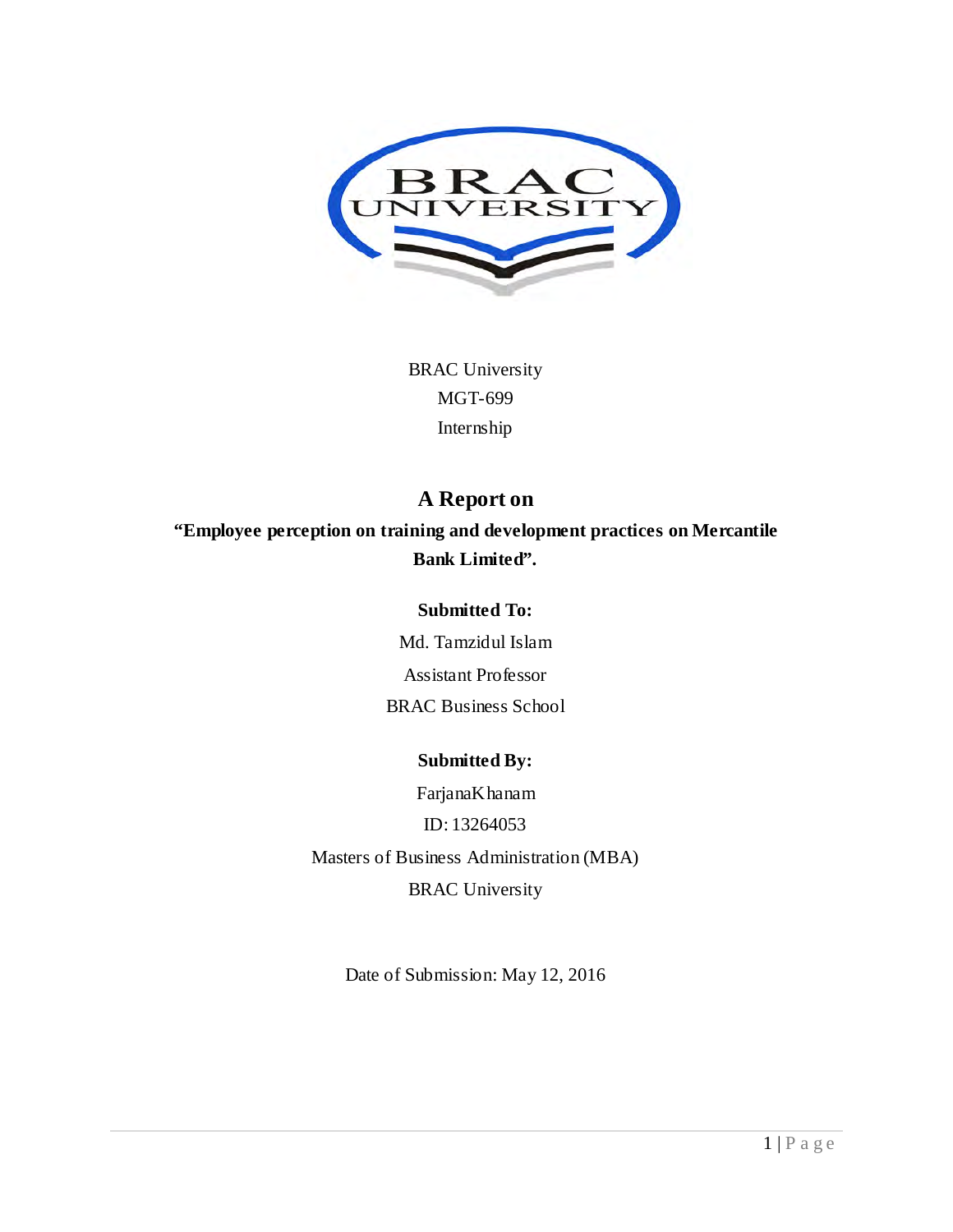## **Letter of Transmittal**

May 12, 2016 Md. Tamzidul Islam Assistant Professor BRAC Business School Subject: Application for submitting the report on "Employee Perception on Training and Development Practices on Mercantile Bank Limited". Dear Sir,

I beg most respectfully to state that, for the fulfillment of the course requirement, I have prepared a report on "Employee perception on training and development practices on Mercantile Bank Limited".

I have written this report based on my exposure in Mercantile Bank Ltd based on data get from questionnaire. It is a great pleasure for me to present you this report. I shall be glad if the report can serve its purpose and I am ready to explain anything to you if you feel necessary.

Thanking You,

Sincerely Yours,

…………………..

FarjanaKhanam ID-13264053 Masters of Business Administration (MBA) BRAC University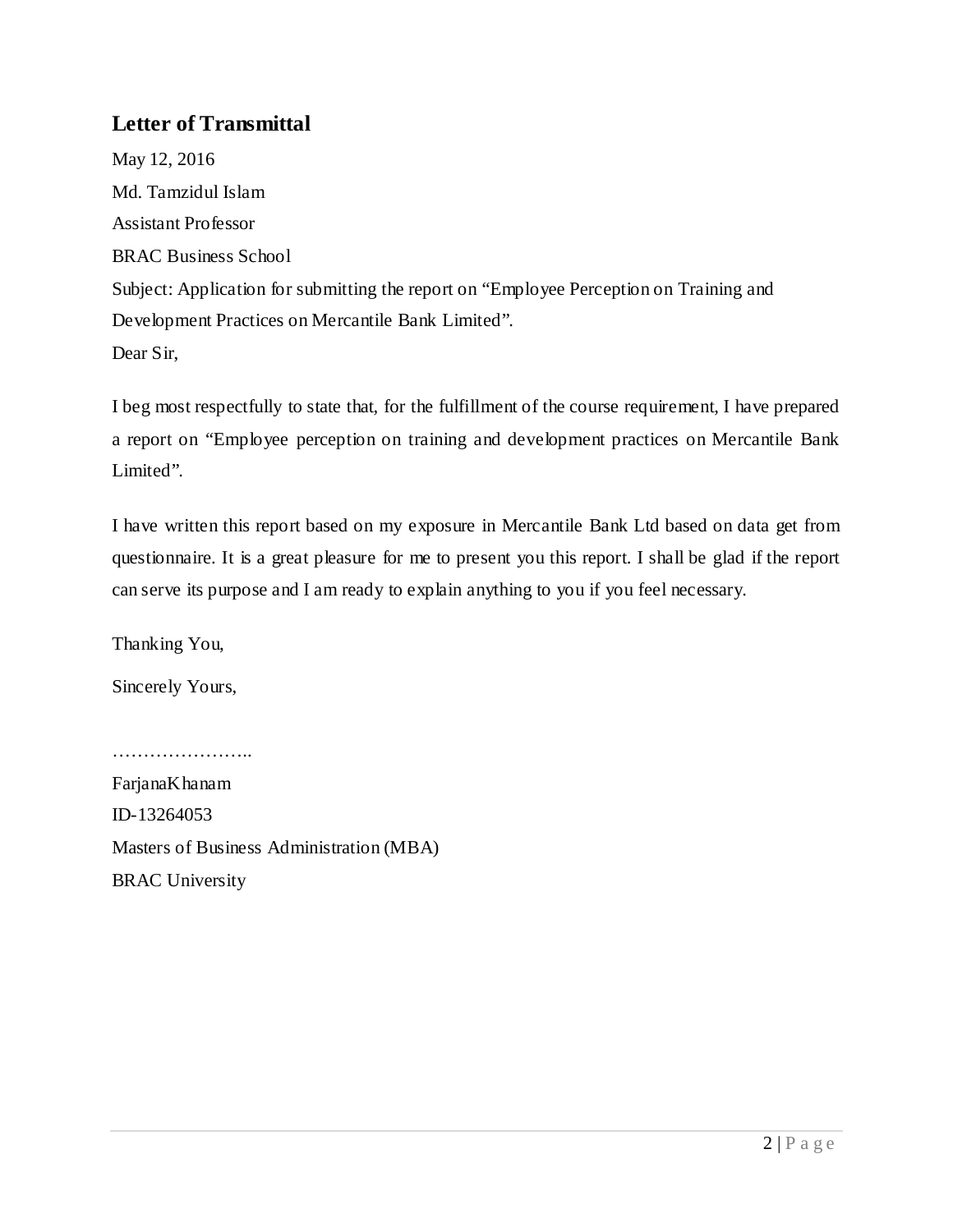# **Acknowledgement**

First, I would like to express my gratitude to almighty ALLAH to give me the strength to complete the report within the stipulated time.

I am deeply indebted to my Academic SupervisorMD. Tamzidul Islam for his whole-hearted supervision. His suggestions and comments were really a great source of spirit to make the report a good one.

My sincere gratitude goes to Mr. Mushfiqur Rahman, Assistant Vice President, of International Airport Road Branch of Mercantile Bank Ltd. for his cordial attitude and helping hand guides. In addition, I would thank Mercantile Bank Ltd for giving me the opportunity to work with them. And also for providing me useful information and knowledge needed for my internship.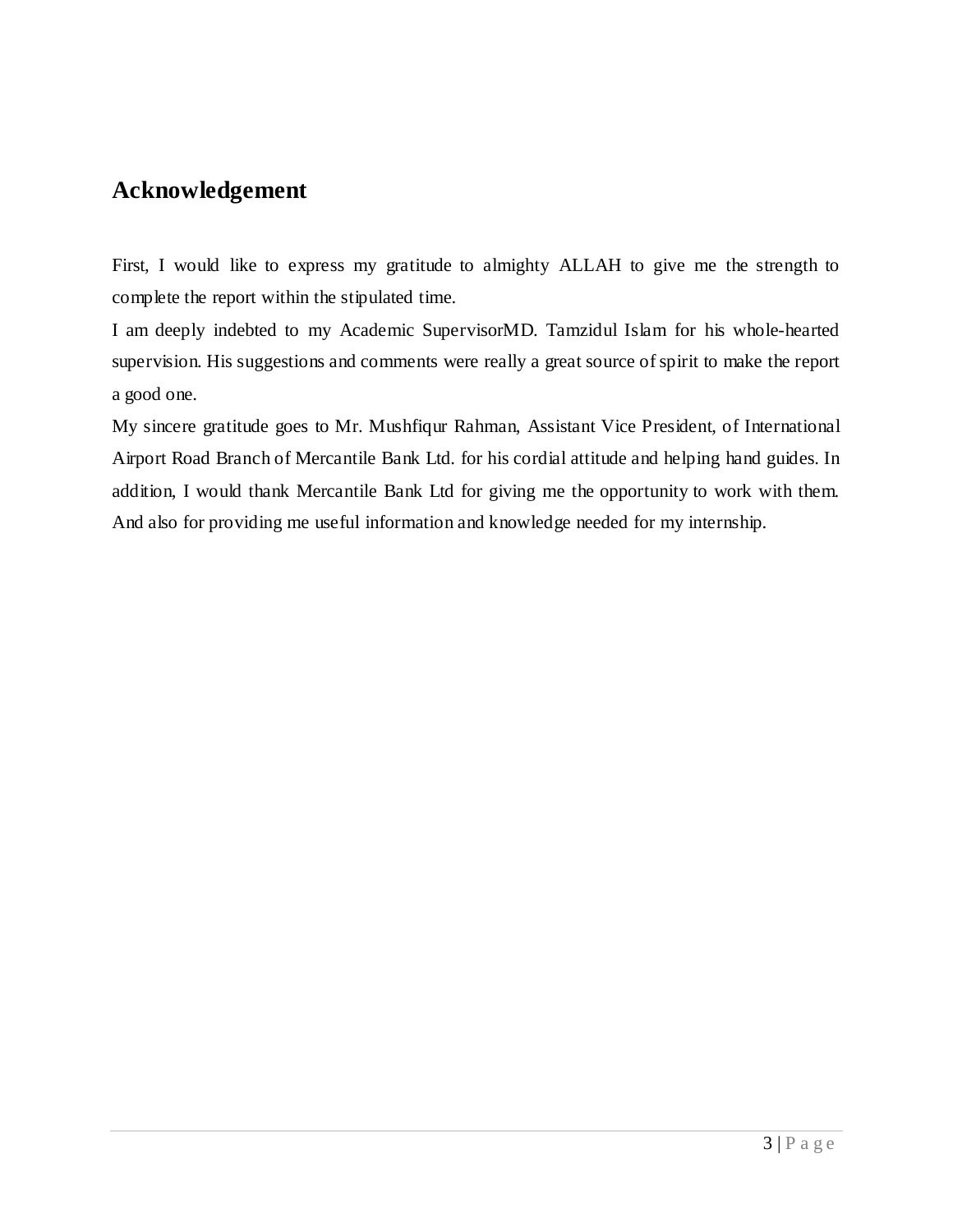# Table of Contents

| Chapter<br>No. |                          | Topics                                                  | Page            |
|----------------|--------------------------|---------------------------------------------------------|-----------------|
|                |                          | <b>Executive Summary</b>                                | $\mathbf{1}$    |
| $\mathbf{1}$   |                          | Introduction                                            | 3               |
| $\overline{2}$ | Background of MBL<br>1.1 |                                                         | $\overline{4}$  |
|                | $\overline{1.2}$         | Mission                                                 |                 |
|                | 1.3                      | Vision                                                  | 5               |
|                | 1.4                      | <b>Strategic Objectives</b>                             |                 |
|                | 1.5                      | Way Forward                                             |                 |
|                | 1.6                      | MBL Organogram                                          | 6               |
|                | 1.7                      | <b>MBL</b> Service & Products                           | $\overline{7}$  |
| $\overline{2}$ |                          | Description of the job                                  | $\overline{9}$  |
|                | 2.1                      | Department where I work                                 | $9 - 10$        |
|                | 2.2                      | <b>Job Rotation</b>                                     | $10 - 11$       |
|                | 2.3                      | Clearing                                                |                 |
| $\overline{3}$ |                          | Main Body                                               |                 |
|                | $\overline{3}$           | Literature review                                       | $\overline{13}$ |
|                | 3.1                      | Objectives of the study                                 | 14              |
|                | 3.2                      | Methodology                                             | $14 - 15$       |
|                | 3.3                      | Analysis of Data                                        | 15              |
|                | 3.4                      | Limitations of the Study                                |                 |
|                | 3.5                      | Training and Development                                | 16              |
|                | 3.6                      | Mercantile Bank Training Institute                      | $16 - 17$       |
|                | 3.7                      | Purpose of Employee Training and Development<br>Process | $17 - 18$       |
|                | 3.8                      | Importance of Training Objectives                       | 18-19           |
|                | 3.9                      | Conceptual Framework for Training Management            | 20              |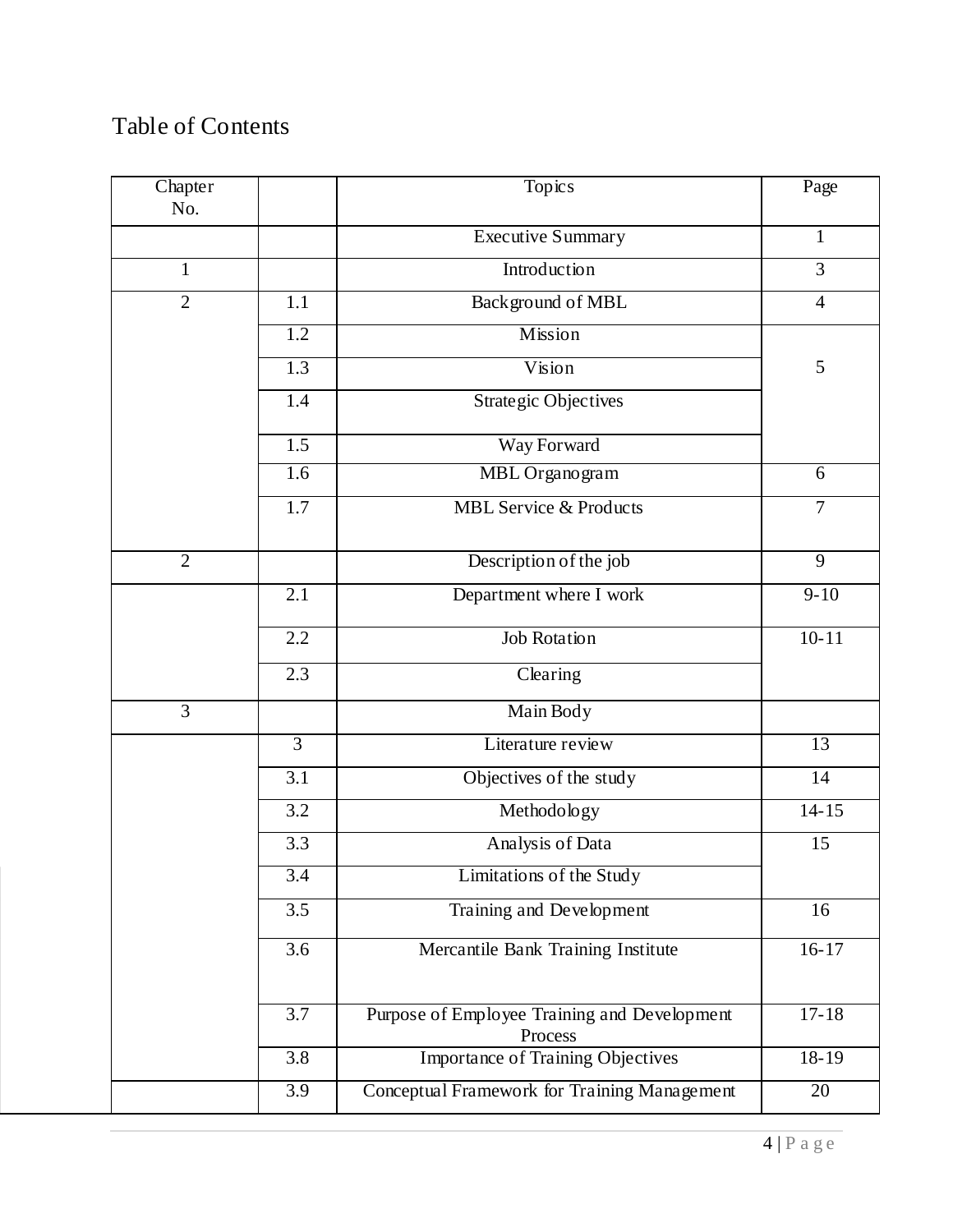|   | 3.10 | Typical Topics of Employee Training                  | $20 - 21$ |
|---|------|------------------------------------------------------|-----------|
|   | 3.11 | The training process is made up of three phases      | $21 - 22$ |
|   | 3.12 | Different employee training $\&$ development methods | $22 - 27$ |
| 4 | 4.1  | Analysis of data                                     | $29 - 36$ |
|   | 4.2  | Findings and Recommendation                          | $37 - 38$ |
|   | 4.3  | Conclusion                                           | 39        |
|   | 4.4  | References                                           | 40        |
|   |      | Appendix                                             | $41 - 42$ |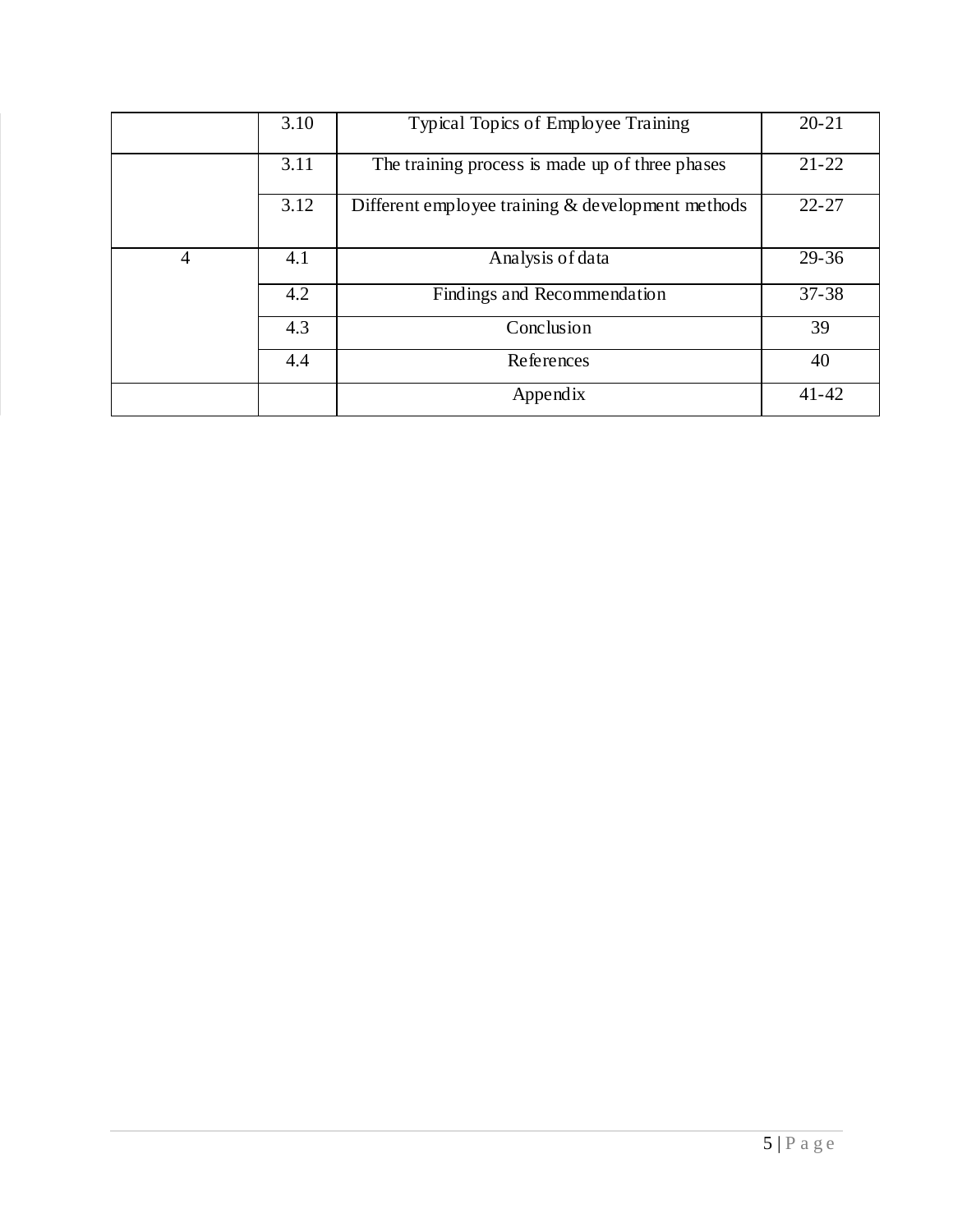# **Executive Summary**

The Organization to be studied for my internship project is Mercantile Bank Limited (MBL). Banking system of Bangladesh has gone through three phases of development- Nationalization, Privatization and lastly Financial Sector Reform. I was appointed in Mercantile Bank Limited (MBL). At "International Airport Road Dhaka Branch" as an intern; I got the opportunity to get a closer view to the services provided by Mercantile Bank Limited (MBL).

During the long span of its operation, the bank had been widely acclaimed by the business community from small business to industrial conglomerates for forward looking business outlook and innovative financial solutions. The bank is gaining popularity due to its improved service, reliability, product variety, versatility and flexibility. Human Resource Management is a vital issue for any organization. By using Recruitment and selection process, Training and Development process any bank can improve their performance and also activity level. Employee can survive and they have the opportunity to overcome any obstacles.

The first chapter illustrates the Origin, Background and profile of the MBL in Bangladesh region. In addition to this a brief description regarding diversified products and services of MBL, values and core principles of business are given. Second chapter includes internship experience, duties and responsibilities I have performed within the organization.

The third chapter includes the literature review about training and development, objective of the report, methodology and how Mercantile Bank develop their human resource through training. This chapter also includes what types training and other facilities are given by the bank to increase the employee's knowledge and skills.

In the fourth chapter of this report includes the analysis of data , findings and recommendation and conclusion of the report .This chapter of this report also detects some specific problems observing the Training and Development Practice of MBL and also providing some recommendations in order to overcome the specified problems. If this bank takes necessary steps to overcome the problems, the overall performance of MBL and might improve further from the upcoming years.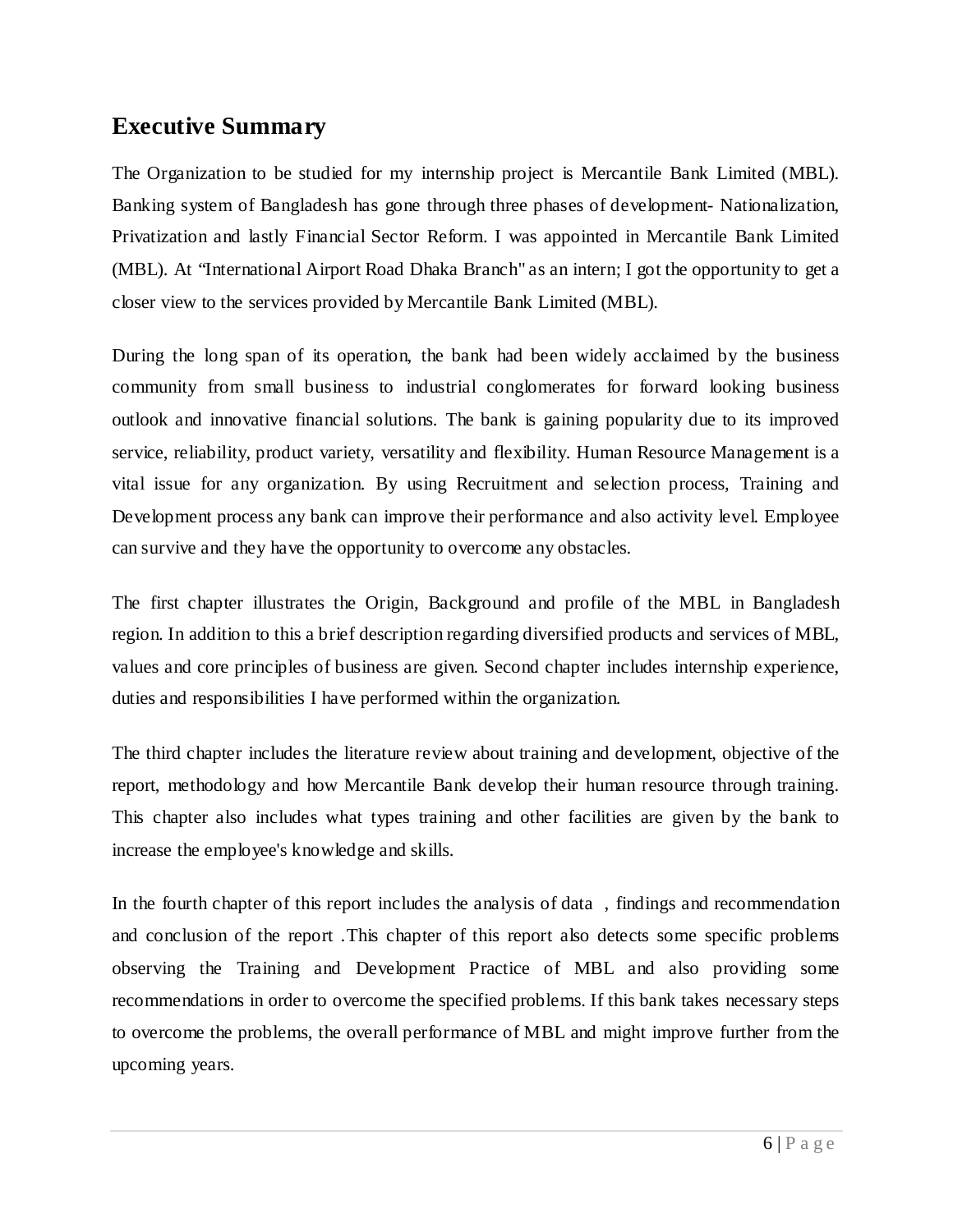# **Chapter 1**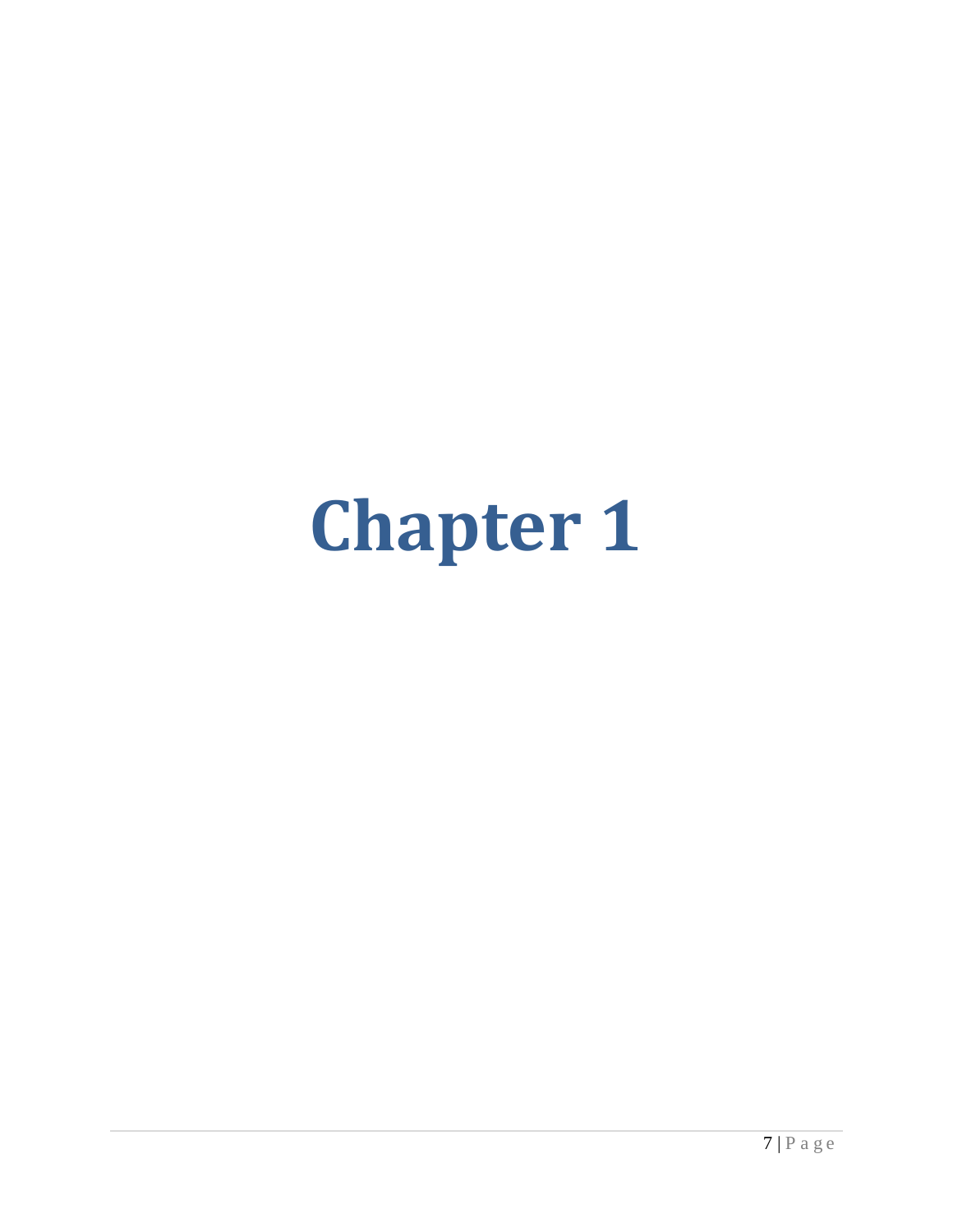# **1. Introduction**

Training and Development of is a part of Human Resource Management (HRM). It is a distinctive approach to manage people. People make a business function efficiently and yet they cause the greatest difficulties. Especially in the new information-based economy, people, not physical assets, are now critical. But people, unlike coalmines and factories, cannot be owned. Organizations therefore must create an environment that makes the best people want to stay.

In the current scenario, organizations operate in a very competitive global environment. The knowledge of all aspects of management is not only important but also very essential. One of the important areas of operation in management is Human Resource Management. Human Resources Management has mainly three functions, acquiring human resources, maintaining them, and developing them. HRM is resource centered which directs human resources and represents appropriate culture and climate for the employees in the organizations. Out of all assets in an organization, Human Resource is the most important and dominant which give companies edge over others. Thus, organizational management is buying commitment of employees by successfully implementing motivation policies and principles.In this regard, Training and Development can be the most important HRM function to treat people well and increase the competitive power for the organizations. Training refers to improving competencies needed today or very soon. In comparison, development refers to activities intended to improve competencies over a long period of time. Training and development, although different from their focus, are of course closely related to influence the individuals and firms. In this respect lots of authors have paid more attention on this issue.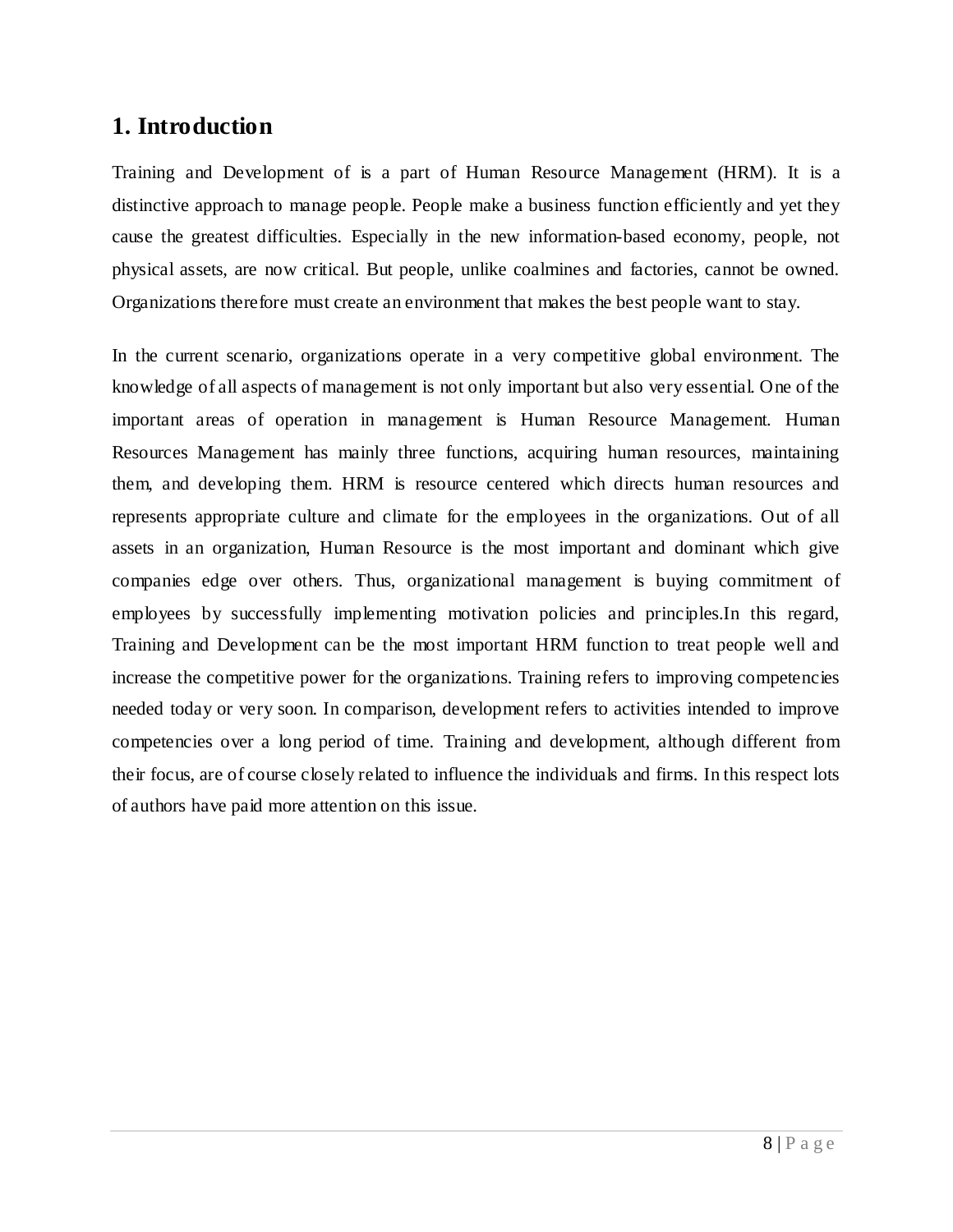## **1.1 Background of MBL**

Mercantile Bank Ltd (MBL) was incorporated in Bangladesh as a Public Company, Limited by shares under the Companies Act 1994 as on May 20, 1999 and subsequently obtained Banking Operation License from Bangladesh Bank under the Bank Companies Act 1991 and commenced commercial operation on 02 June 1999 to provide efficient banking services and to contribute socio-economic development of the country. The bank has 109 branches and 3 SME service center. It has listed in the Stock Exchanges at Dhaka and Chittagong in 2003 and 2004 respectively.

The Founder of MBL is committed to make it a little more different and a bit special qualitatively. This bank has new vision to fulfill and a new goal to achieve. The bank has been manned with talented and experienced personnel equipped with most modern technology so as to make it most efficient to meet the needs of 21<sup>st</sup> century. The Head Office of the Bank situated at 61, Dilkusha commercial Area, Dhaka. The Board of Directors consists of eminent personalities from the realm of commerce and industries of the country.

The Bank provides a broad range of financial services to its customers and corporate clients. The Board of Directors being at the highest level of organizational structure plays an important role on the policy formulation. The Board of Directors is not directly concern with day-to-day operation of Bank. They had delegated their authority to the Managing Director and CEO to look after the day-to-day affairs of the Bank.

The Bank is running by an excellent management team under the direct supervision of a competent Board of Directors. The Board of Directors comprises total thirteen members, which is within the maximum limit as imposed by BPRD circular-12, dated April 26,2003of Bangladesh Bank, headed by the Chairman. Al-Haj Akram Hossain (Hmayun) is the present Chairman of the Board. The Managing Director (MD) and CEO head management team Kazi Masihur Rahman**is** the present Managing Director and CEO of MBL.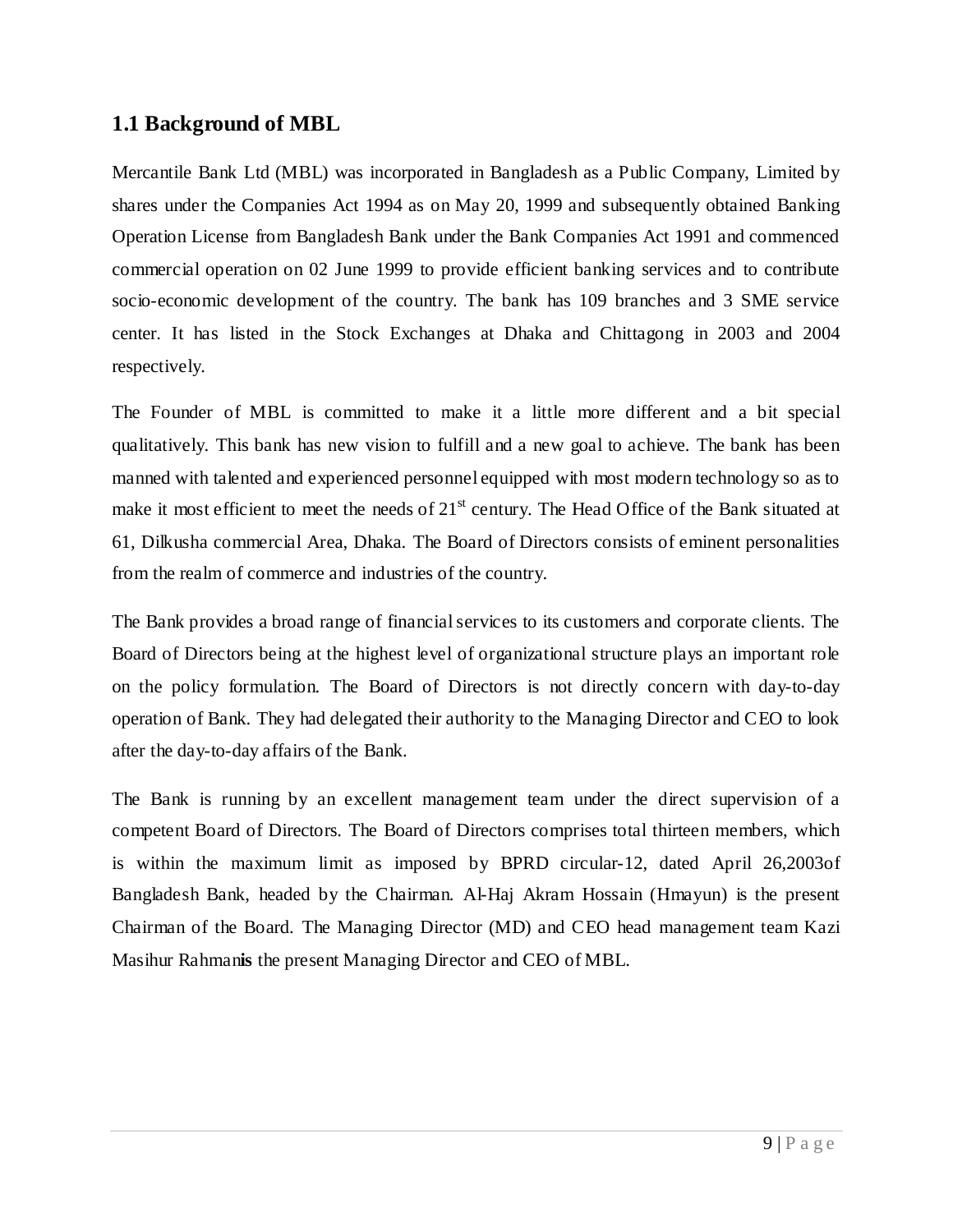## **1.2 Mission**

Efforts for expansion of MBL's activities at home and abroad by adding new dimensions to their banking services are being continued unabated. Alongside, they are also putting highest priority in ensuring transparency, account ability, improved clientele service as well as to their commitment to serve the society through which MBL want to get closer and closer to the people of all strata. Winning an everlasting seat in the hearts of the people as a caring companion in uplifting the national economic standard through continuous up gradation and diversification of their clientele services in line with national and international requirements is the desired goal MBL want to reach.

## **1.3 Vision**

Ensuring highest standard of customers services through best application of latest information technology, making due contribution to the national economy and establishing themselves firmly at home and abroad as a front ranking bank of the country are MBL's cherished vision.

## **1.4 Strategic Objectives**

MBL also has some strategic objectives which includes is to increase shareholders' value, to achieve economic value addition, to be market leader in product innovation and to provide better customer service customer service, to be one of the top three financial institutions in Bangladesh in terms of efficiency in banking sector, and also to be one of the top five financial institutions in Bangladesh in terms of market share in all significant market segments they serve.

## **1.5 Way Forward**

MBL look forward to consolidate their position focusing on more emphasis on SME financing with the achievement of agriculture credit target. Give all out efforts to improve deposits mix by procuring low cost and no cost deposits , innovation of need based deposits and loans products and services , incorporate technology based advanced products and solutions and to hire and retain qualified human resources according to need of the Bank.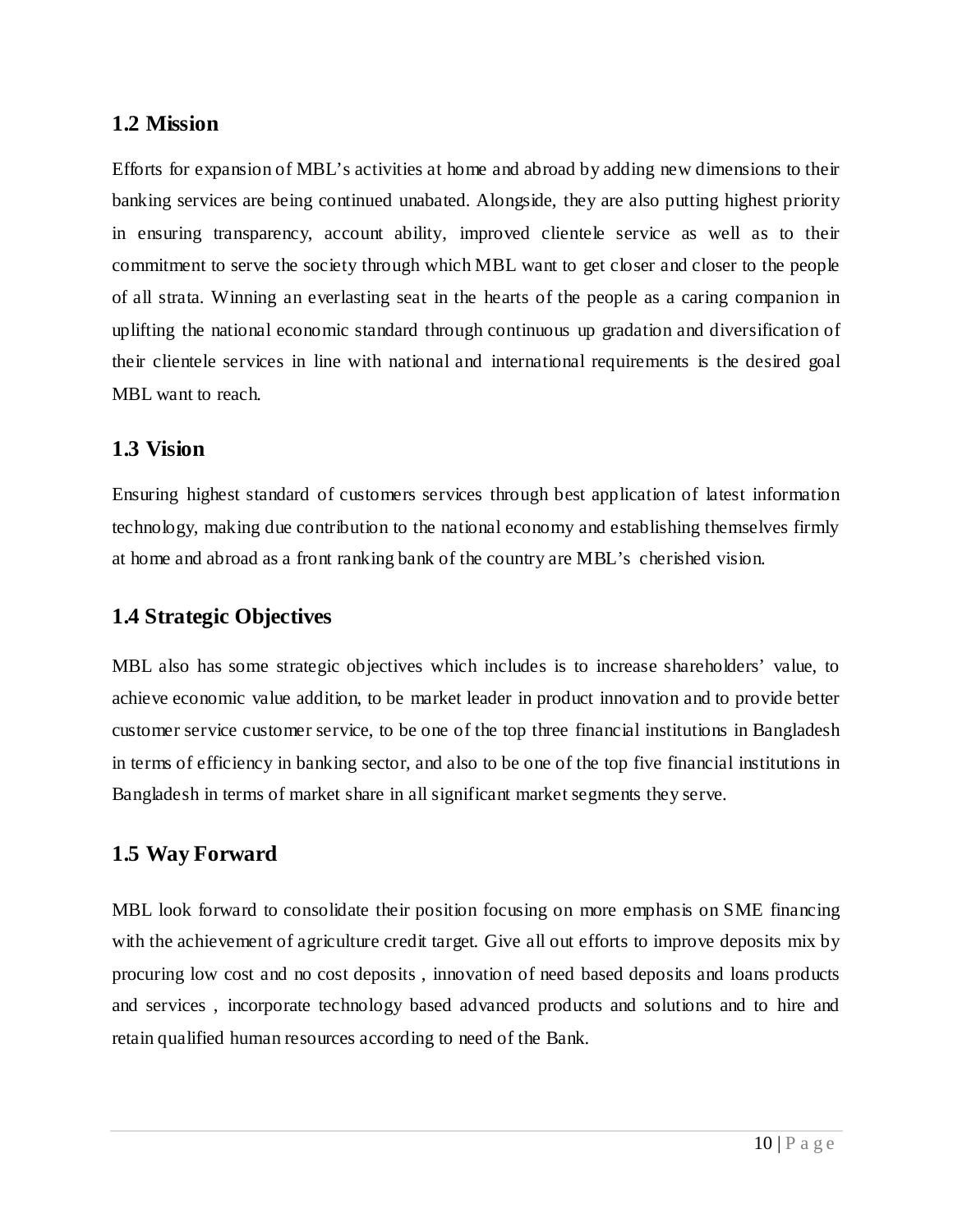# **1.6 MBL Organogram**

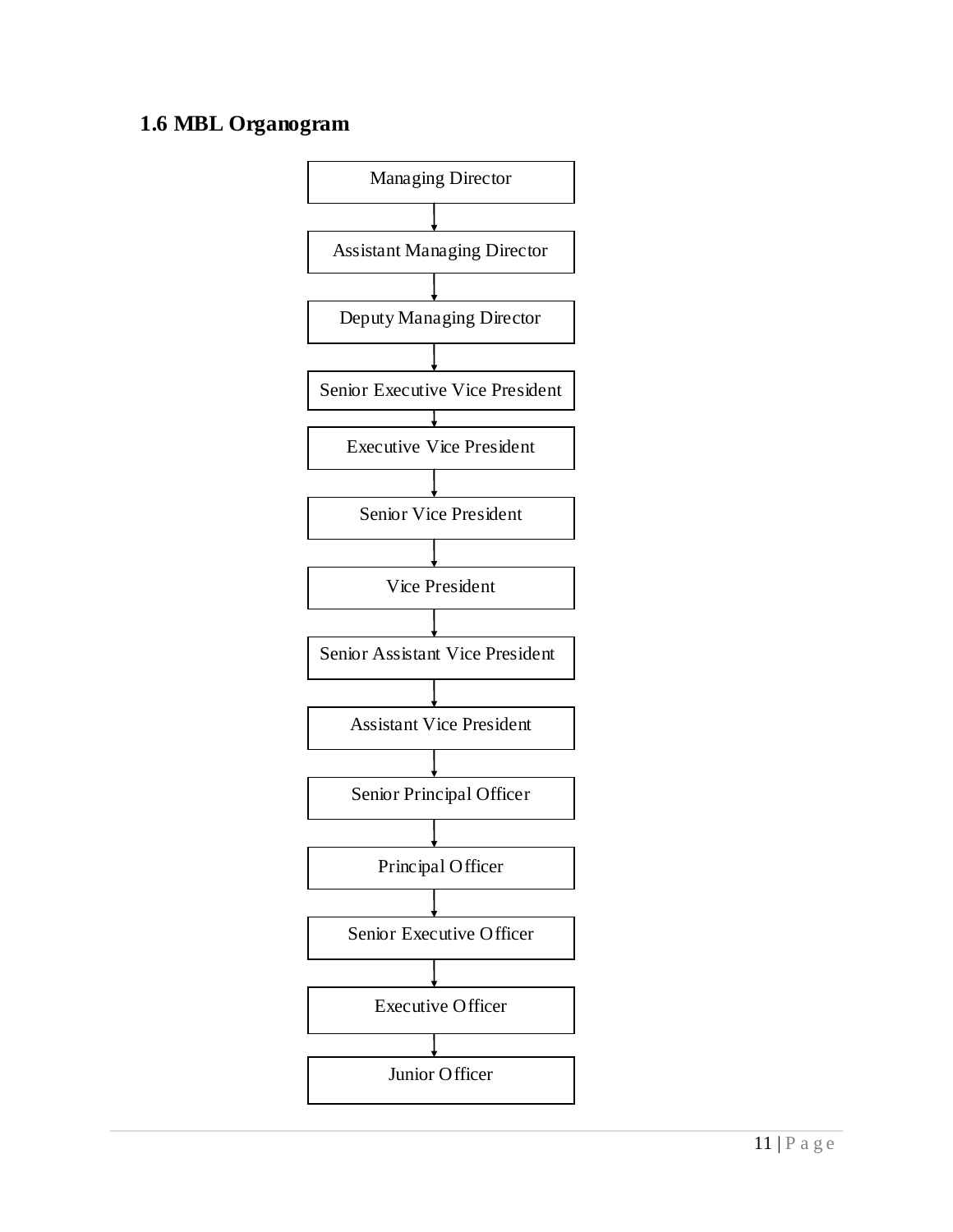## **1.7 MBL Service & Product**



## **Structure of the Banking service:**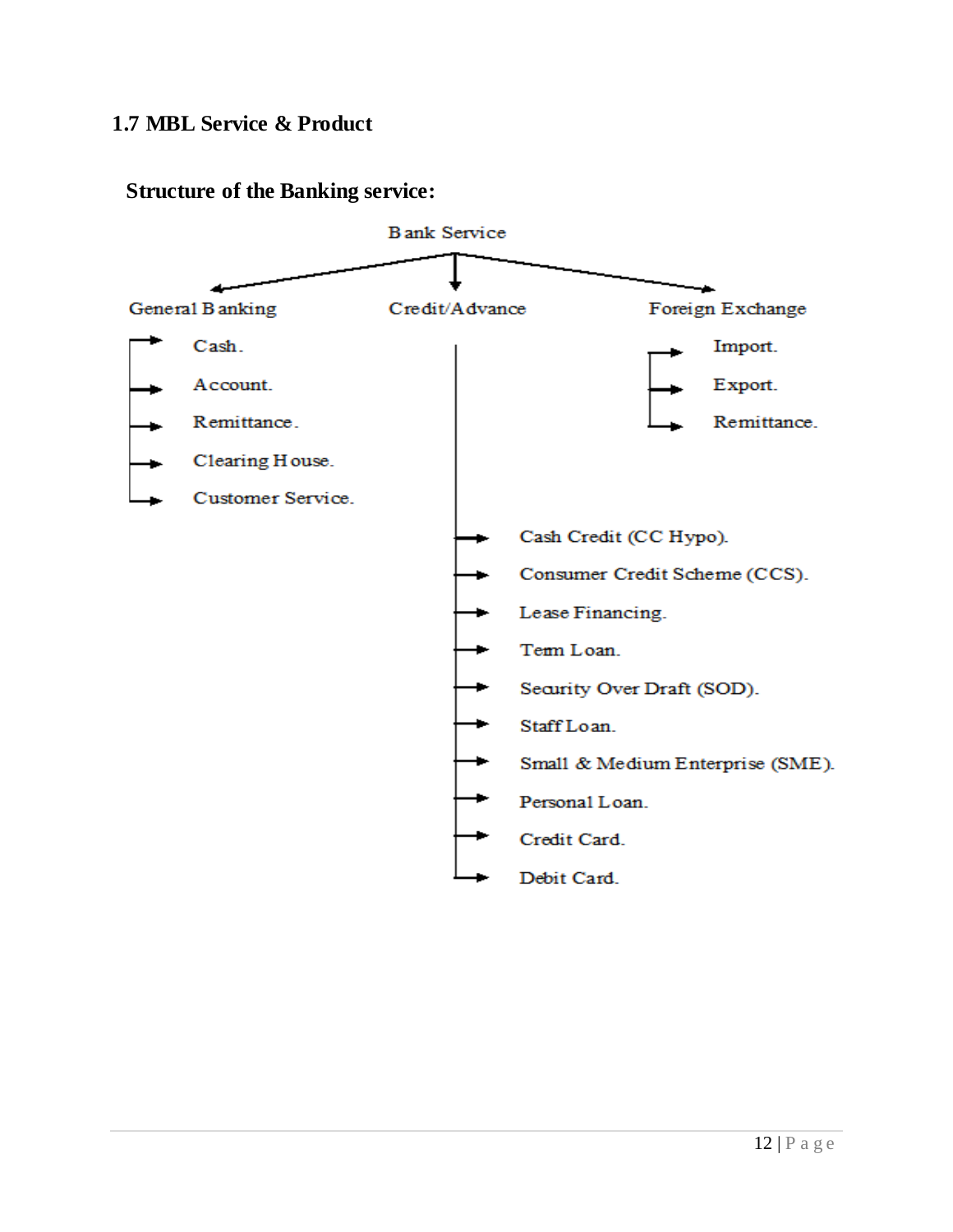# **Chapter 2**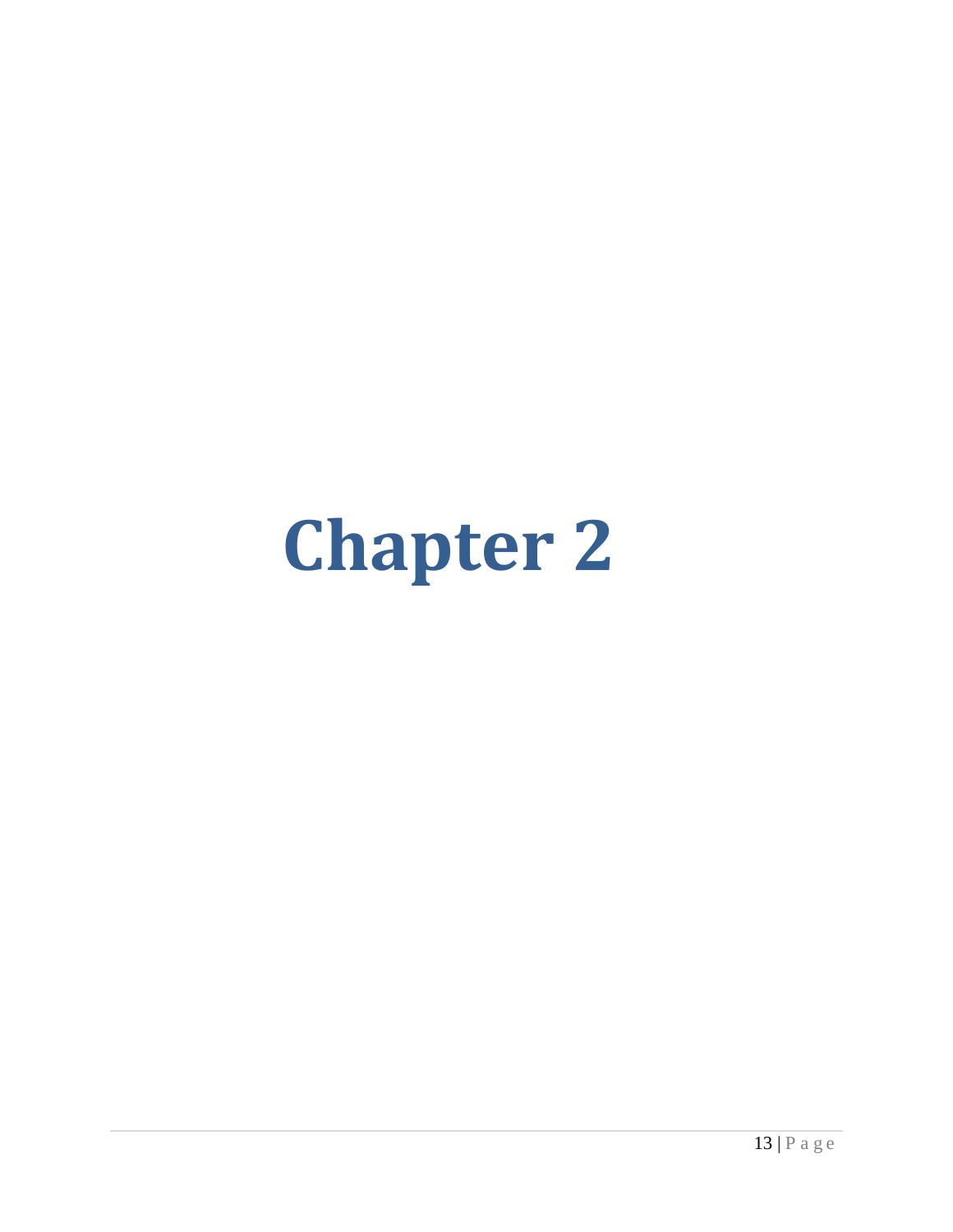## **2. Description of the job**

I joined Mercantile Bank in International Airport road branch on 25th January 2016. On the day first I met with the AVP of the branch Mr. Mushfiqur Rahman to report my joining as an internee. He warmly received me and directed me to Assistant officer Nusrat Jahan who introduced me with the other employees of the branch. On the very first day I was placed in Account opening section and used the full day for understanding the job duties of this section.

#### **Table:Account opening procedure**

| Step 1 | The account should be properly introduced by Any one of the following:<br>An existing Current Account holder of the Bank.<br>Officials of the Bank not below the rank of an Assistant officer.<br>✔<br>A respectable person of the locality well known to the manager/Sub-Manager<br>of the Branch concerned. |
|--------|---------------------------------------------------------------------------------------------------------------------------------------------------------------------------------------------------------------------------------------------------------------------------------------------------------------|
|        |                                                                                                                                                                                                                                                                                                               |
| Step 2 | Receiving filled up application in bank's prescribed form mentioning what type                                                                                                                                                                                                                                |
|        | of account is desired to be opened.                                                                                                                                                                                                                                                                           |
| Step 3 | $\checkmark$ The form is filled up by the applicant himself / herself.                                                                                                                                                                                                                                        |
|        | Two copies of passport size photographs from individual are taken; in case of                                                                                                                                                                                                                                 |
|        | firms photographs of all partners are taken.                                                                                                                                                                                                                                                                  |
|        | Applicants must submit required documents<br>$\checkmark$                                                                                                                                                                                                                                                     |
|        | Application must sign specimen signature sheet and give mandate.                                                                                                                                                                                                                                              |
|        | Introducer's signature and accounts number - verified by legal officer.<br>✓                                                                                                                                                                                                                                  |
|        |                                                                                                                                                                                                                                                                                                               |
| Step 4 | Authorized Officer accepts the application.                                                                                                                                                                                                                                                                   |
| Step 5 | Minimum balance is deposited - only cash is accepted.                                                                                                                                                                                                                                                         |
| Step 6 | Account is opened and a Cheque book and pay-in-slip book is given.                                                                                                                                                                                                                                            |

## **2.1 Department where I work**

Account opening was one of my task, where my jobs was to giving the information regarding new account opening, help the customer to fill up the account opening form, and input the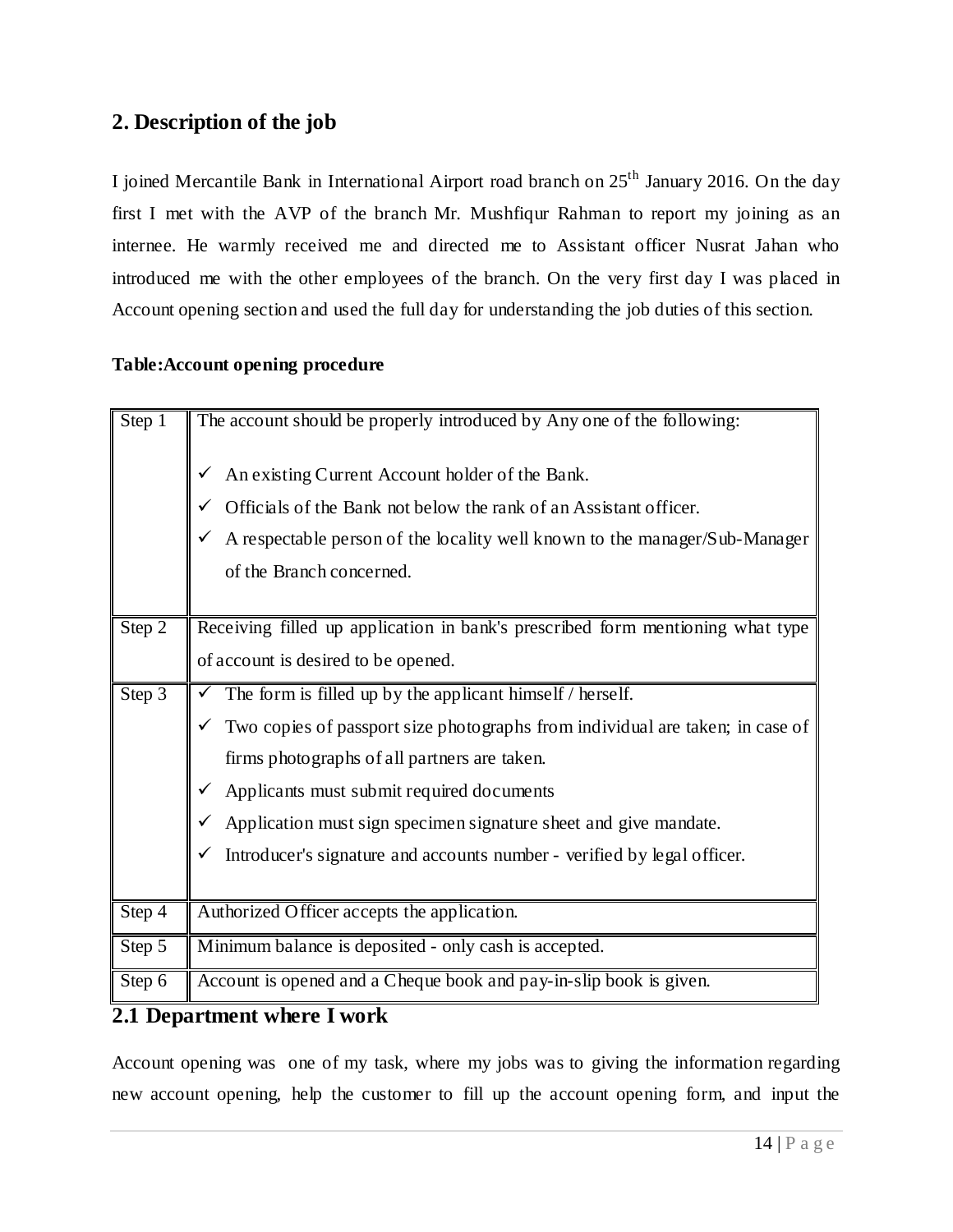information into the account opening software. I have also communicate with clients over phone to inform them to collect their chequebook , debit card etc,.

## **2.2 Job Rotation**

This report has been prepared on the basis of experience gathered during the period of internship. Within this period I visited four departments namely Account opening department, Deposit department, Accounts and Foreign Remittance Department, Clearing department. Firstly total duration was divided into total working days that came to a total working day of 3 months. But most of the time I spend in Account opening section and clearing section.

## **2.3 Cheque Book Issue:**

In the accounts opening form, there is a page for chequebook requisition, which is signed by the accounts holder. The chequebook does not issue immediately after opening the account. When the authorized officer verifies the accounts holder demand for the chequebook, then his or her signature. And after the signature verification a chequebook is issue for the account holder. There are chequebooks for all types of accounts from 10 leaves to 50 leaves.

## **2.4Clearing**

## **Clearing House:**

Mercantile Bank Limited is a Scheduled Bank. According to the Article 37(2) of Bangladesh Bank Order, 1972, the banks, which are the member of the clearinghouse, are called as Scheduled Banks. The Scheduled banks clear the cheque with other banks through the clearinghouse. The clearing cheque means the client of the bank deposit the cheques of other bank to their account. When the bank receives such cheque then the bank put a seal "received for Collection" on the voucher and also put a seal on the cheque on the left corner is called Crossing. These cheques are placed in the clearing house for pass or return. This is an arrangement by the central bank where every day the representative of the member banks gathers to clear the cheque. The place where the banks meet and settle their dues is called the Clearing-House. The Clearing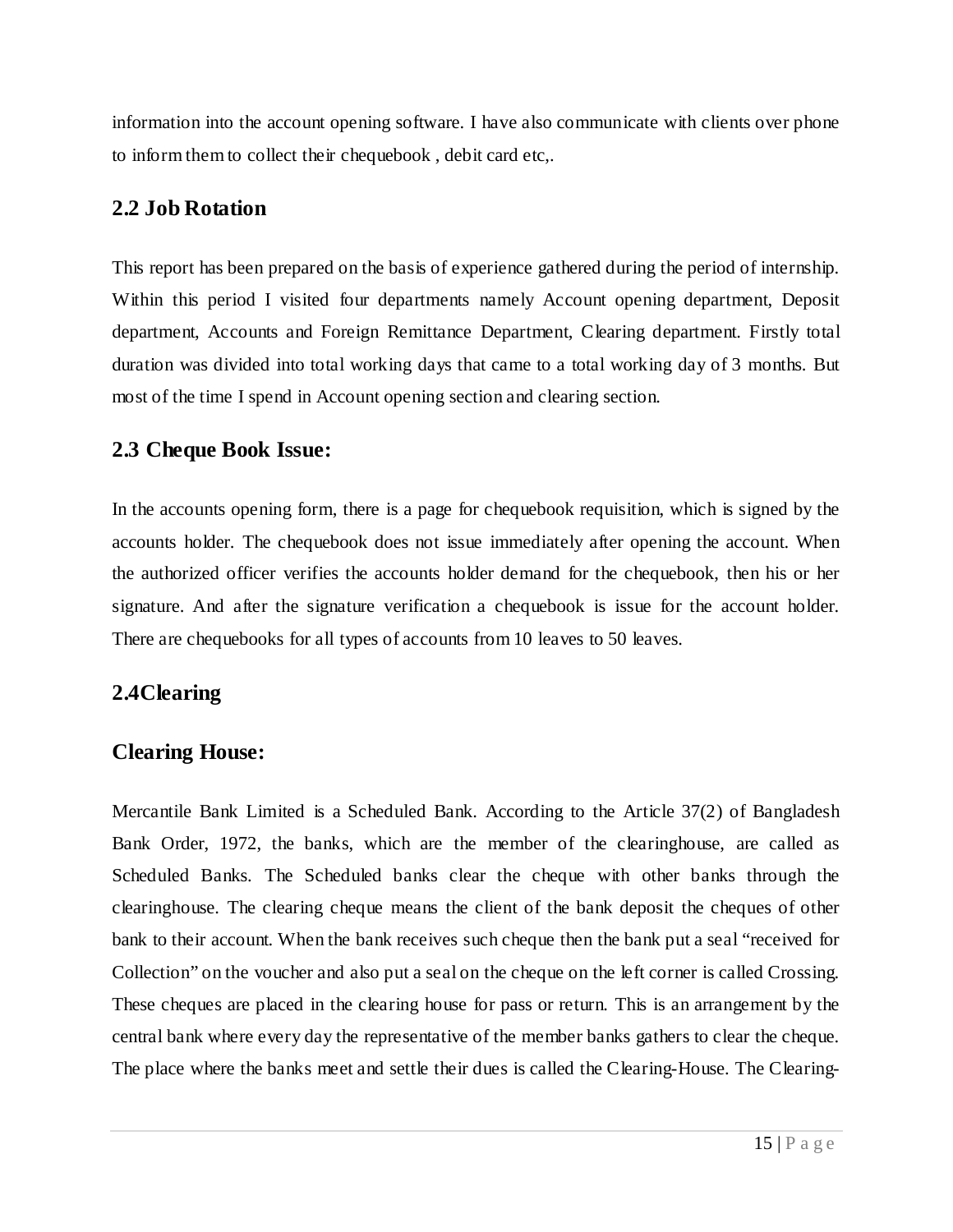House sits for two times in a working day. The morning shift is called 1st House and evening shift is called 2nd House.

Here I worked under the direction of Assistant officer GB (clearing) ShahanaAkter. She directed and monitored my every activity in clearing section. Here I had to do many things including:

| Step 1 | The cheque should be others banks mentioned       |
|--------|---------------------------------------------------|
|        | "A/C pay only" within crossed lines otherwise     |
|        | cheque holder can submit it to the cash section   |
|        | and took money directly.                          |
| Step2  | Then have to check the date, title, amount in     |
|        | words, of the cheque and the deposit slip.        |
| Step 3 | I have to return a copy of deposit slip with      |
|        | received seal and signature of the receiver and   |
| Step 4 | Now I have to put branch seal on the cheque, it   |
|        | ensures that if the chequestolen or lost it can't |
|        | present any other bank.                           |
| Step 5 | Input the cheque through scanner on the cheque    |
|        | clearing software.                                |
|        |                                                   |

Table:cheque clearing procedure

There are two types of cheque named High Value and Regular value. High valued cheque are those which amount are  $\geq$  500,000 and Regular valued cheque are those which amount are <500,000. The charges for clearing high valued cheque and regular valued cheque are different. There have also a time line to send the cheques in clearing house. Every day high valued cheque should send within 11am and regular valued within 11:30 am. I have also worked with bounced cheque. Cheque could be bounced because of many reasons among them common reasons are; if fund is insufficient, if signature of the account holder not matched, if advice not given for  $>=100,000$  tk etc.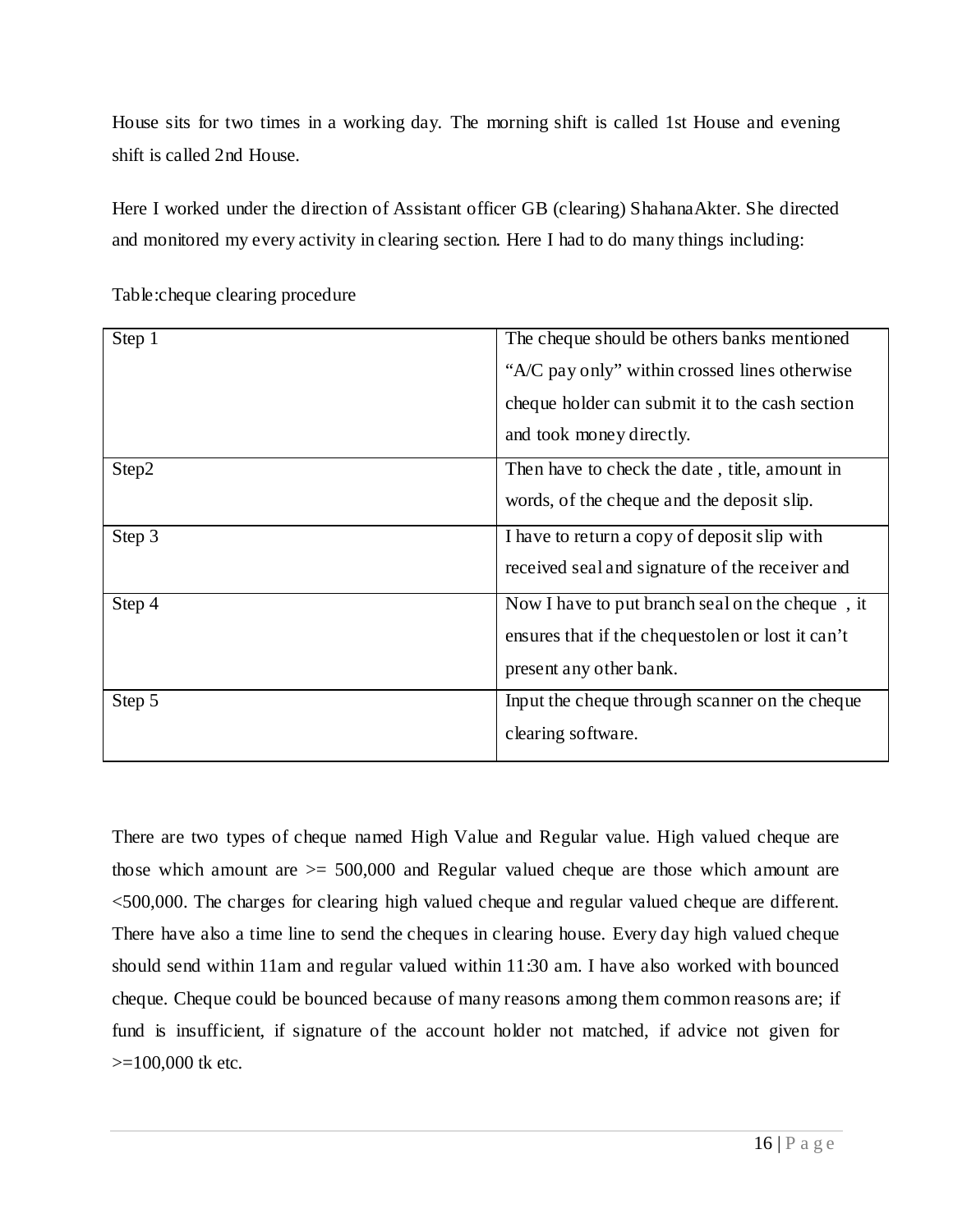# **Chapter 3**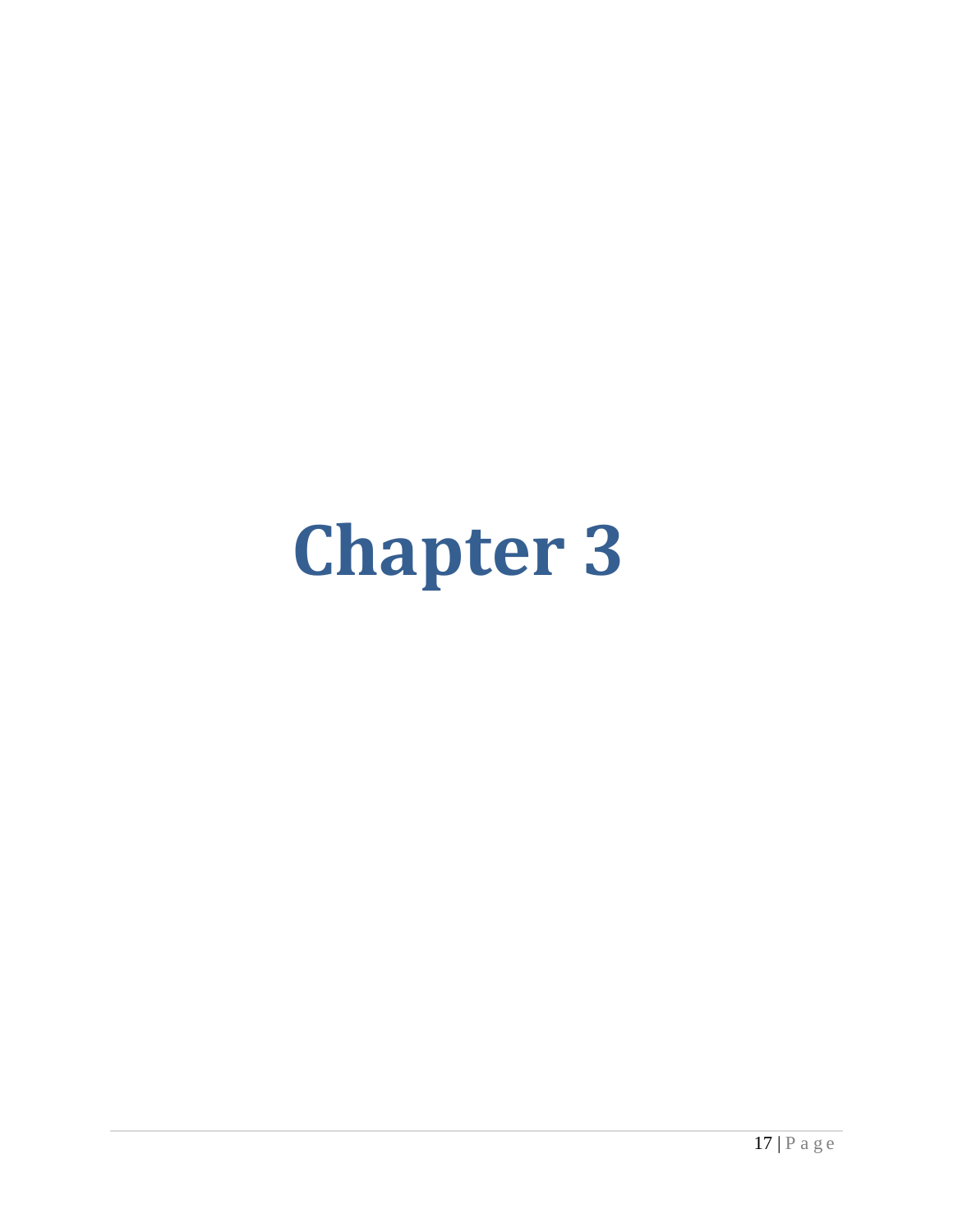#### **3. Literature review**

Training and [development](http://www.mbaknol.com/human-resource-management/training-and-development/) is a subsystem of an organization that emanate from two independent yet interdependent words training and development. Training is often interpreted as the activity when an expert and learner work together to effectively transfer information from the expert to the learner (to enhance a learner's knowledge, attitudes or skills) so the learner can better perform a current task or job. Training activity is both focused upon, and evaluated against, the job that an individual currently holds (Learner R., 1986). On the other hand development is often viewed as a broad, ongoing multi-faceted set of activities (training activities among them) to bring someone or an organization up to another threshold of performance. This development often includes a wide variety of methods, e.g., orienting about a role, training in a wide variety of areas, ongoing training on the job, coaching, mentoring and forms of self-development. Some view development as a life-long goal and experience. Development focuses upon the activities that the organization employing the individual, or that the individual is part of, may partake in the future, and is almost impossible to evaluate (Nadler Leonard, 1984).

Training and development ensures that randomness is reduced and learning or behavioral change takes place in structured format. In the field of human resource management, training and development is the field concerned with organizational activity aimed at bettering the performance of individuals and groups in organizational settings. It has been known by several names, including employee development, human resource development, and learning and development (Harrison Rosemary, 2005).

As the generator of new knowledge, employee training and [development](http://www.mbaknol.com/human-resource-management/training-and-development/) is placed within a broader strategic context of human resources management, i.e. global organizational management, as a planned staff education and development, both individual and group, with the goal to benefit both the organization and employees. To preserve its obtained positions and increase competitive advantage, the organization needs to be able to create new knowledge, and not only to rely solely on utilization of the existing .Thus, the continuous employee training and development has a significant role in the development of individual and organizational performance. The strategic procedure of employee training and development needs to encourage creativity, ensure inventiveness and shape the entire organizational knowledge that provides the organization with uniqueness and differentiates it from the others.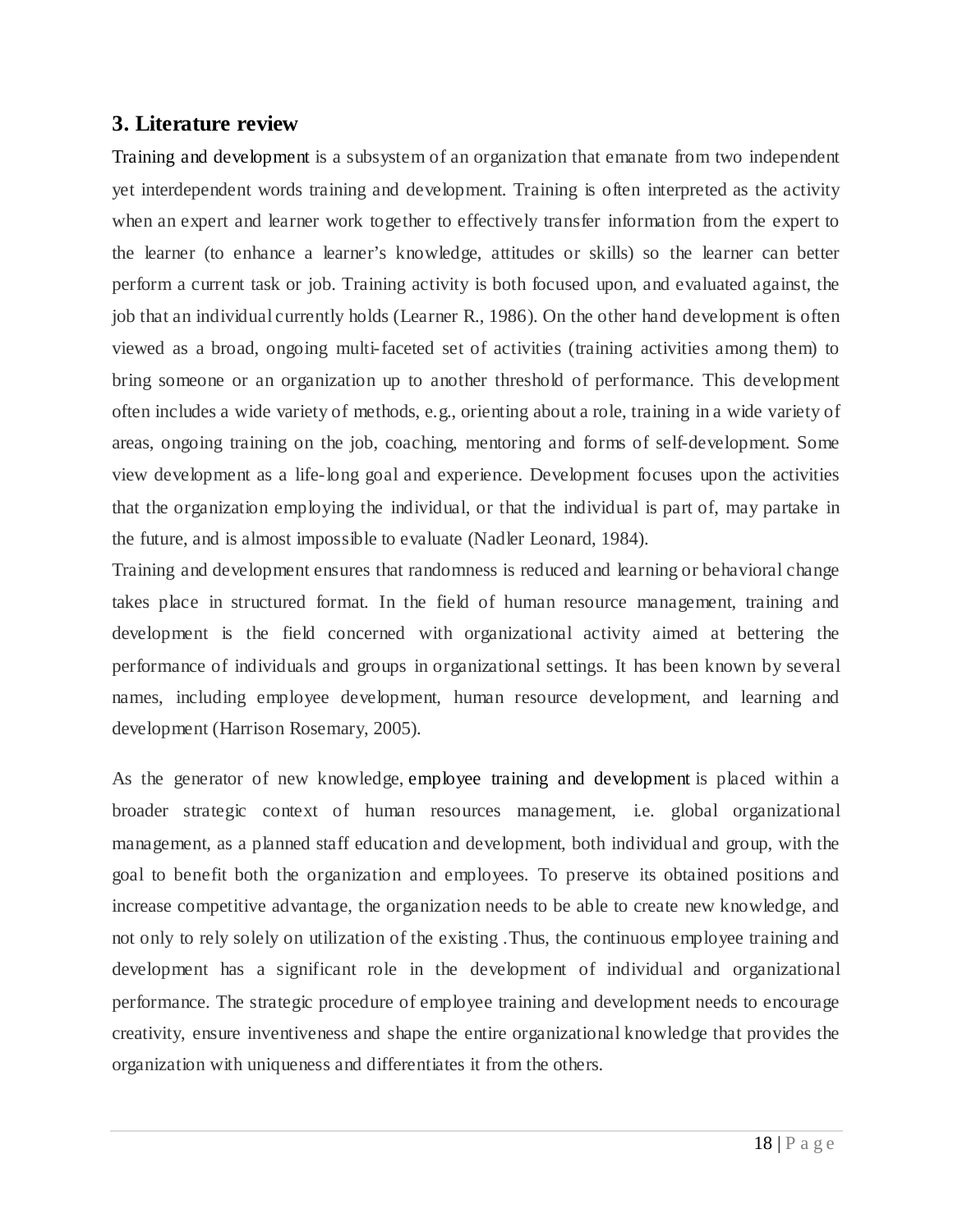## **3.1Objectives of the study**

The objectives of the study are

- To get an overview and analysis of "Employee perception on training and development practices on Mercantile Bank Limited".
- $\ddot{\phantom{1}}$  To focus the dimensions of training and development policies and practices;
- <sup> $\pm$ </sup> To find out training and development activities different level of employees.
- $\pm$  To find out in house training offered by mercantile bank.

## **3.2Methodology**

The methodology of the study required data to be collected at first.

## **Data Sources**

The study began with the collection of primary and secondary data.

## **Primary Data Collection**

- Primary data was collected through informal interview. I have prepared a questionnaire and try to collect information from employees. I have also talked with them while working with them and learned many things.
- $\downarrow$  Verbal Interview
- $\frac{1}{\sqrt{2}}$  face to face Discussion
- $\frac{1}{\sqrt{2}}$  Sampling plan

Informal conversation with the different level of employees.

 $\triangleq$  Sampling unit

International Airport Branch & Mercantile Bank Training Institute

 $\triangleq$  Sample size

N= 15 employees

 $\frac{1}{2}$  Sampling technique

Convenience or opportunity sampling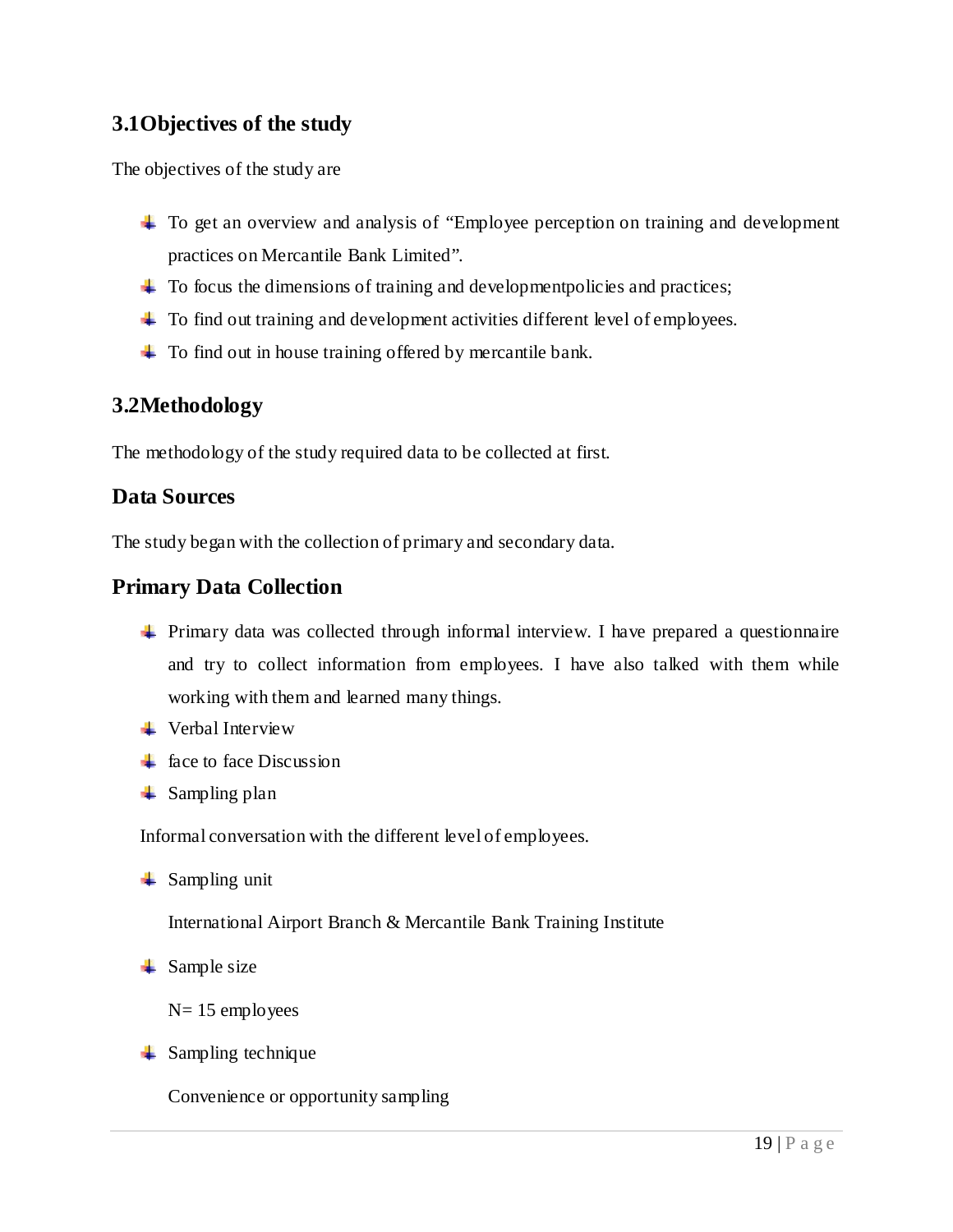## **Secondary Data Collection**

- Secondary sources are different articles, newspapers, magazines, Internet, annual report of Mercantile Bank Ltd., instruction circular of Head office and Brochures of the banks. Previous reports, seminar papers and so on.
- $\blacksquare$  Articles
- $\blacksquare$  Newspapers
- $\blacksquare$  Magazines
- $\blacksquare$  Internet
- Annual report of Mercantile bank.

## **3.3Analysis of Data**

It was done by asking the HR officials about their activities, ways of doing work, training manual, procedure, duration, and people related to this and other factors related to the study. Basing on this information gathered the whole report was prepared.

## **3.4Limitations of the Study**

Every process usually carries limitations with it. This study is not an exception. The limitations that had come on way to making this internship report are stated below:

- $\perp$  Due to time and cost restrictions, the study was bound to be concentrated in selected areas of the bank. To continue study in such a vast area requires a big deal of time. As an internee I only had three months on hand, which is not enough.
- As financial organizations banks maintain confidentiality of their valuable data. As a result the study mostly depended on official files and annual reports.
- $\ddot{\phantom{1}}$  It is very difficult to verify the accuracy of the collected data.
- **WIDU** MBLas a private commercial bank is very busy and the personnel engaged in training and development department are unable to spare much time for discussion about various topics.

Even though, there are some limitations I have tried my best to collect adequate data and information to make the report meaningful.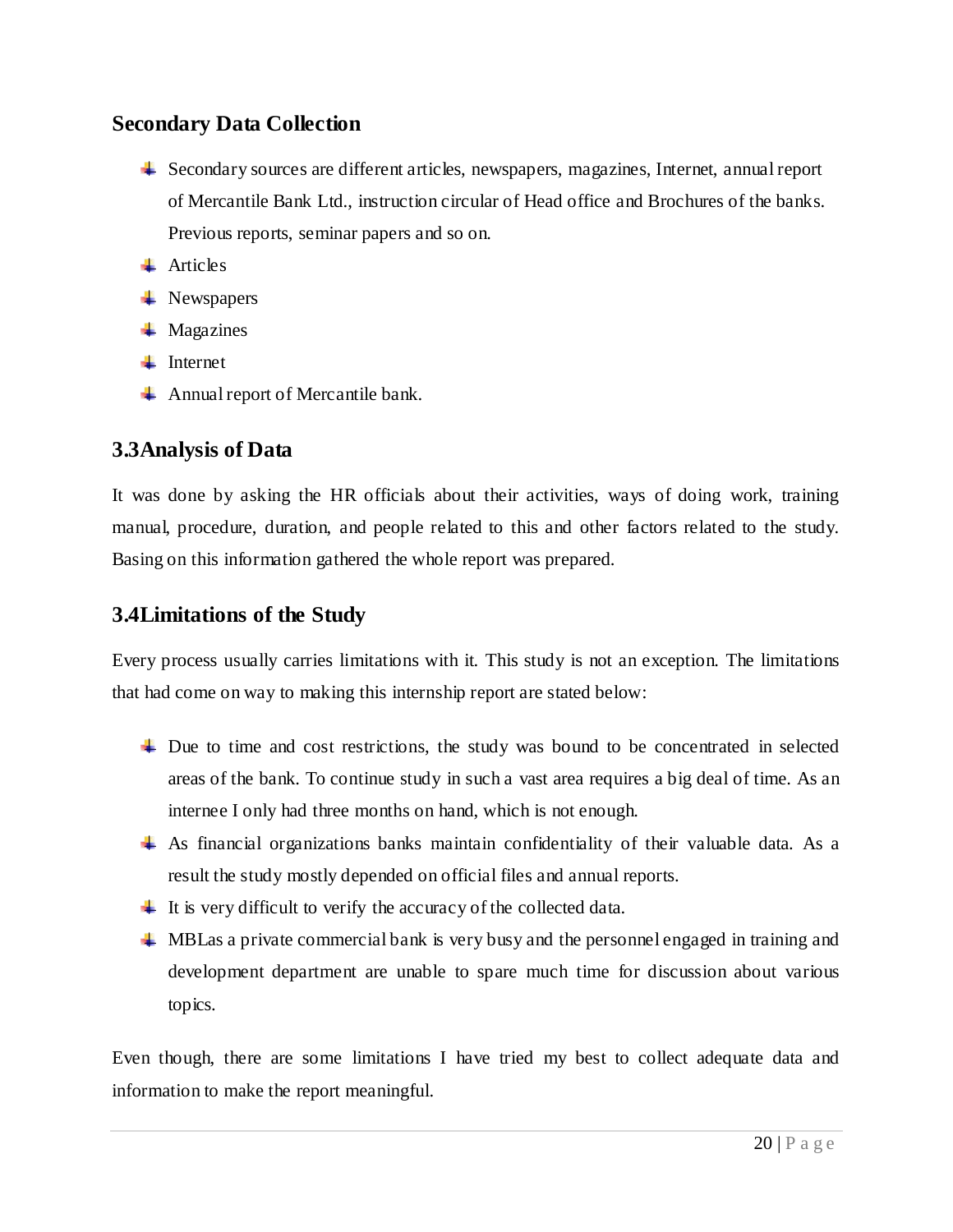## **3.5 Training and Development of MBL**

MBL has a strong focus on imparting training towardsenhancement of the skills and competencies of theemployees to take over the challenges of modernbanking. We believe that, trained, skillful, experienced employees are the most important strategic resource ina more competitive business environment. Employeesare given on-the-desk training so that they can carry outtheir deskwork confidently remaining compliant. As well,classroom trainings are also arranged for the employeesto make them up-to-date with the changing requirements.The Bank has established 'Mercantile Bank TrainingInstitute (MBTI)', run by experienced and talented facultymembers. MBTI has brought all the employees of theBank to the training net.

## **3.6 Mercantile Bank Training Institute**

Mercantile Bank Training Institute (MBTI) is the flagship learning centre of Mercantile Bank Limited where humanresources of the Bank are trained and couched inachieving professional excellence throughout the year.In 2002, MBTI the career learning and development institution in the private banking sector, was created todeliver value across the business by building a workforcewith leading capability to drive sustainable, enhancedperformance and strengthen our reputation. MBTIprovides employees with experiences and tools to developthe skills they require to be successful in their current roleand to prepare our people for career opportunities oftomorrow. The learning modules are primarily focused on innovation, high customer engagement and fast problemresolution as well as on products and processes and areknowledge driven.MBTI training programs are designed specially to meetemployees' specific need and to build up professionalexpertise at workplace. Training activities consist ofcomprehensive foundation courses for entry levelManagement Trainees, officers and specialized trainingprograms covers relevant areas of banking & financesuch as general banking, credit, foreign exchange,marketing and accounts etc.

Mercantile Bank Limited always focus to helpingemployees to grow and develop their skills, knowledge,and abilities. In 2014, we invested BDT 4.38 million intraining & development purpose consisting 75 coursesand covered 2,492 employees of MBL across thecountry. During 2014, the MBTI fulfill its yearly targetby training a large number of employees throughdifferent training programs.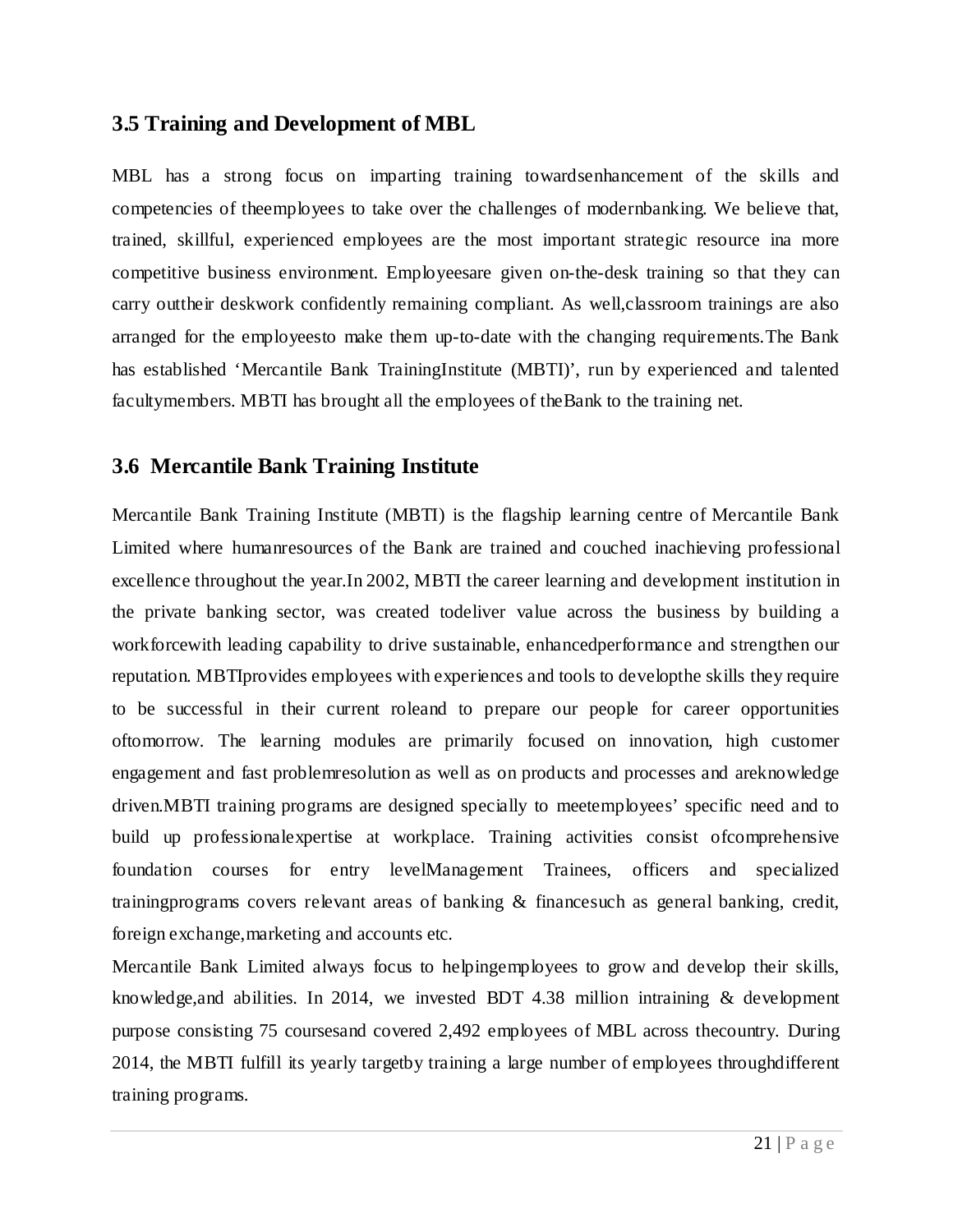| <b>Total</b>     | <b>Total</b>    | No.         | <b>Days</b>     |
|------------------|-----------------|-------------|-----------------|
| <b>Courses</b>   | <b>Sessions</b> | of Trainees | <b>Utilized</b> |
| <b>Conducted</b> |                 |             |                 |
|                  |                 |             |                 |
| 75               | 860             | 2,492       | 176             |
|                  |                 |             |                 |

The Training Institute has fixed a target with three main dimensions-

- $\ddot{\phantom{a}}$  To bring all the employees with uniformity of work,
- $\overline{\phantom{a}}$  Ensure 'Tailor-made' training for the employees,
- $\pm$  To build succession of competent employees and
- $\perp$  Enable them to occupy more responsible positions as situation emerge.

MBTI is fully equipped with a modern library, a well-furnisheddormitory, contemporary class rooms with state-of-the-art audio visual equipment with data projectors, laptops andscreens and professional faculty who have extensivebanking experience. The library has adequate bookson banking law & regulations, economics, accounting,management, marketing and other related subjects.

## **3.7 The purpose of training and development can be explained as follows-**

1. Improving quality of work force:- Training and development help companies to improve the quality of work done by their employees. Training programs concentrate on specific areas. There by improving the quality of work in that area.

2. Enhance employee growth:- Every employee who takes development program becomes better at his job. Training provides perfection and required practice, therefore employee's area able to develop them professionally.

3. Prevents obsolescence:- Through training and development the employee is up to date with new technology and the fear of being thrown out of the job is reduced.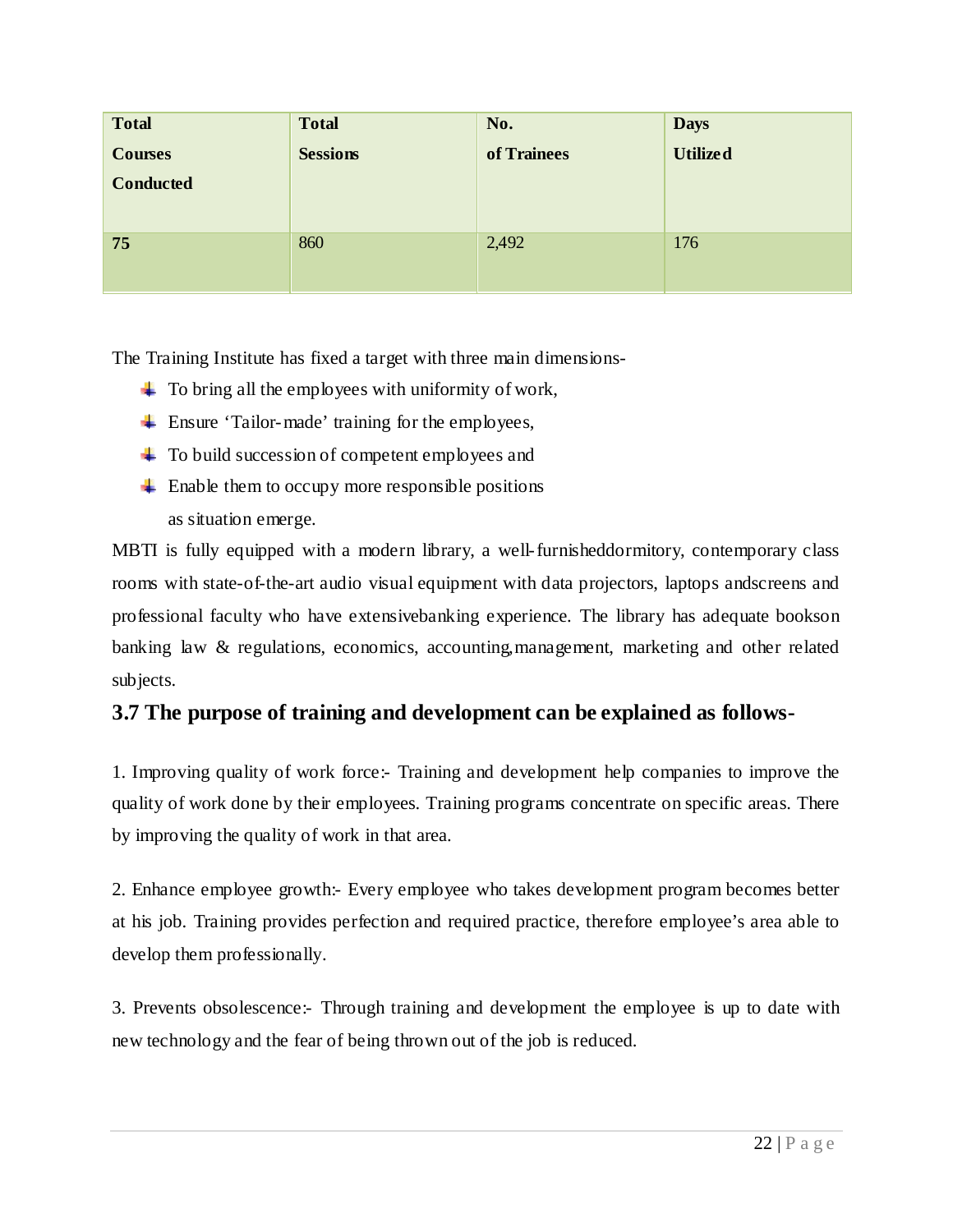4. Assisting new comer:- Training and development programs greatly help new employees to get accustomed to new methods of working, new technology, the work culture of the company etc.

5. Bridging the gap between planning and implementation:- Plans made by companies expect people to achieve certain targets within certain time limit with certain quality for this employee performance has to be accurate and perfect. Training helps in achieving accuracy and perfection.

A training function exists in an organization to develop knowledge, skills, ability and shape attitudes that will help meet a business need. Many functions act strategically by using a planned and organized approach to meet business needs when development needs are anticipated. Some functions are reactive and primarily respond to requests for training events and services. By the assessing Training and providing job aids may be seen as solutions to provide up to date information.

The quality of employees and their development through training and education are major factors in determining long-term profitability of a business. If organizations hire and keep good employees, it is good policy to invest in the development of their skills, so they can increase their productivity. Training often is considered for new employees only. This is a mistake because ongoing training for current employees helps them adjust to rapidly changing job requirements.

## **3.8Importance of Training Objectives**

Training objective is one of the most important parts of training program. While some people think of training objective as a waste of valuable time. The counterargument here is that resources are always limited and the training objectives actually lead the design of training. It provides the clear guidelines and develops the training program in less time because objectives focus specifically on needs. It helps in adhering to a plan. Training objectives tell the trainee that what is expected out of him at the end of the training program. Training objectives are of great significance from a number of stakeholder perspectives:

- 1. Trainer 3. Designer
- 2. Trainee 4. Evaluator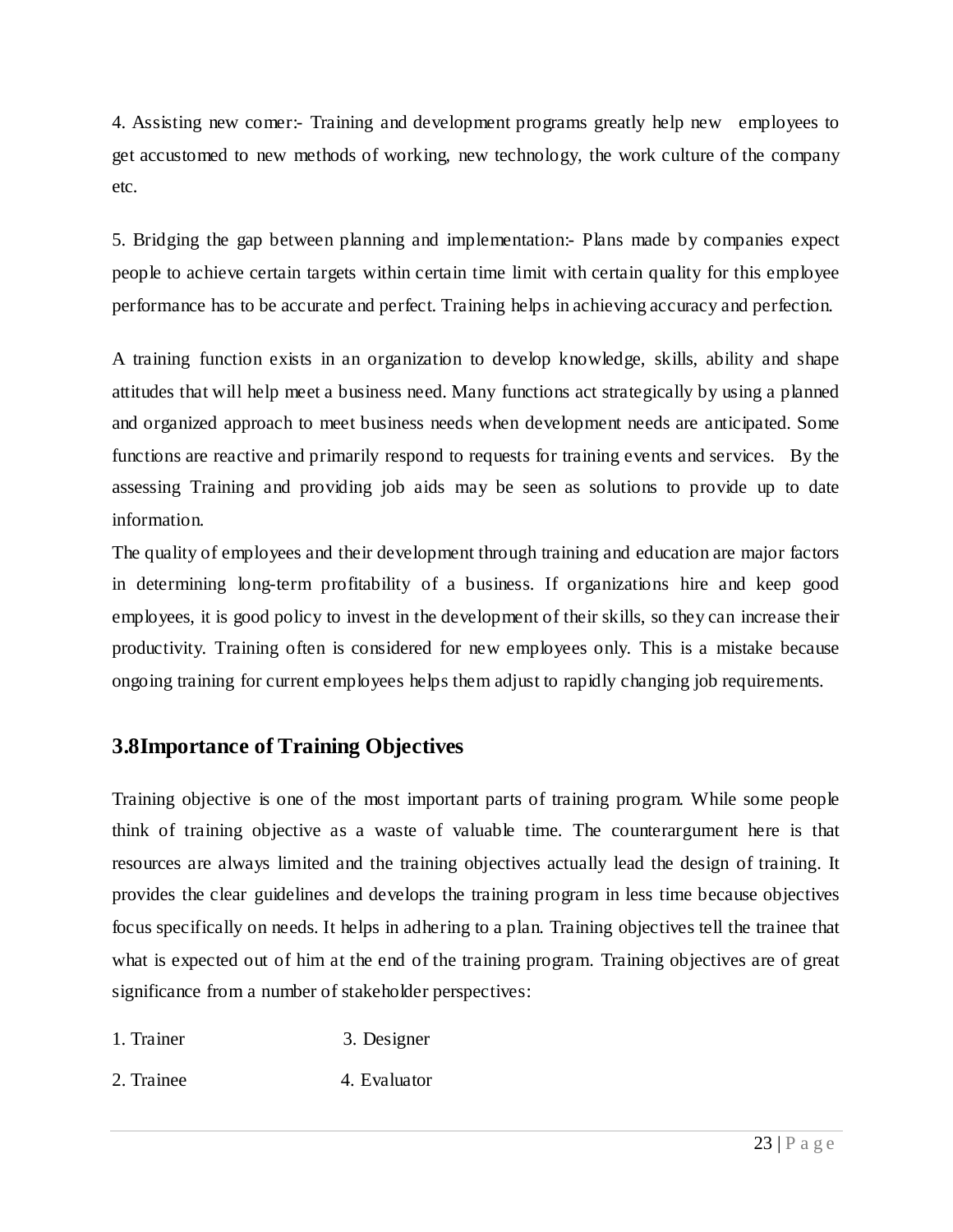**Trainer –** The training objective is also beneficial to trainer because it helps the trainer to measure the progress of trainees and make the required adjustments. Also, trainer comes in a position to establish a relationship between objectives and particular segments of training.

**Trainee –**The training objective is beneficial to the trainee because it helps in reducing the anxiety of the trainee up to some extent. Not knowing anything or going to a place which is unknown creates anxiety that can negatively affect learning. Therefore, it is important to keep the participants aware of the happenings, rather than keeping it surprise.

Secondly, it helps to increase in concentration, which is the important factor to make the training successful. The objectives create an image of the training program in trainee's mind that actually helps in gaining attention. Thirdly, if the goal is set to be challenging and motivating, then the likelihood of achieving those goals is much higher than the situation in which no goal is set. Therefore, training objectives helps in increasing the probability that the participants will be successful in training.

**Designer –** The training objective is beneficial to the training designer because if the designer is aware what is to be achieved in the end then he'll buy the training package according to that only. The training designer would then look for the training methods, training equipments, and training content accordingly to achieve those objectives. Furthermore, planning always helps in dealing effectively in an unexpected situation. Consider an example; the objective of one training program is to deal effectively with customers to increase the sales. Since the objective is known, the designer will design a training program that will include ways to improve the interpersonal skills, such as verbal and non verbal language, dealing in unexpected situation i.e. when there is a fault in a product or when a customer is angry. Therefore, without any guidance, the training may not be designed appropriately.

**Evaluator** *–* It becomes easy for the training evaluator to measure the progress of the trainees because the objectives define the expected performance of trainees. Training objective is an important tool to judge the performance of participants.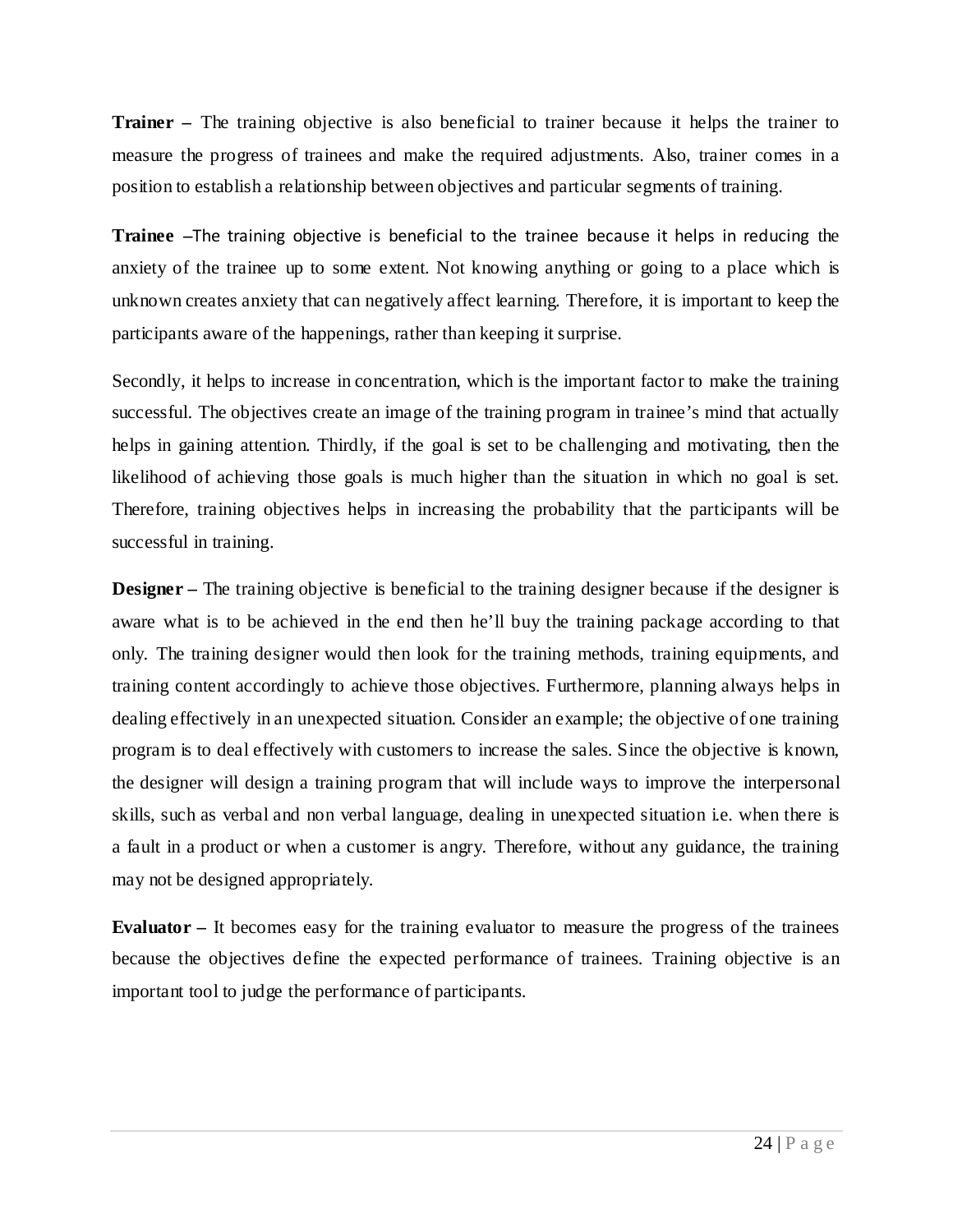## **3.9Conceptual Framework for Training Management:**

 $\triangleright$  Training is provided to the employees of an organization in order to achieve the goals of the organization. Thus, for any management training exercise, the goals and objectives of the organization must be taken into consideration. In fact, management of training gets its direction from the organizational goal set by the management at a macro level. This implies that the first thing that comes into consideration for training management is the organizational goals and objectives.

 $\triangleright$  Organizational goal setting is followed by the formulation of a training plan based on a training needs assessment. Once a plan is in place, management has to execute the plan. At this stage training is provided to the trainees on a needs assessment basis. The training institutes conduct workshops and seminars.

## **3.10Typical Topics of Employee Training:**

- **Communications:** The increasing diversity of today's workforce brings a wide variety of languages and customs.
- **Computer skills:** Computer skills are becoming a necessity for conducting administrative and office tasks.
- **Customer service:** Increased competition in today's global marketplace makes it critical that employees understand and meet the needs of customers.
- **Diversity:** Diversity training usually includes explanation about how people have different perspectives and views, and includes techniques to value diversity
- **Ethics:** Today's society has increasing expectations about corporate social responsibility. Also, today's diverse workforce brings a wide variety of values and morals to the workplace.
- **Human relations:** The increased stresses of today's workplace can include misunderstandings and conflict. Training can people to get along in the workplace.
- **Quality initiatives:** Initiatives such as Total Quality Management, Quality Circles, benchmarking, etc., require basic training about quality concepts, guidelines and standards for quality, etc.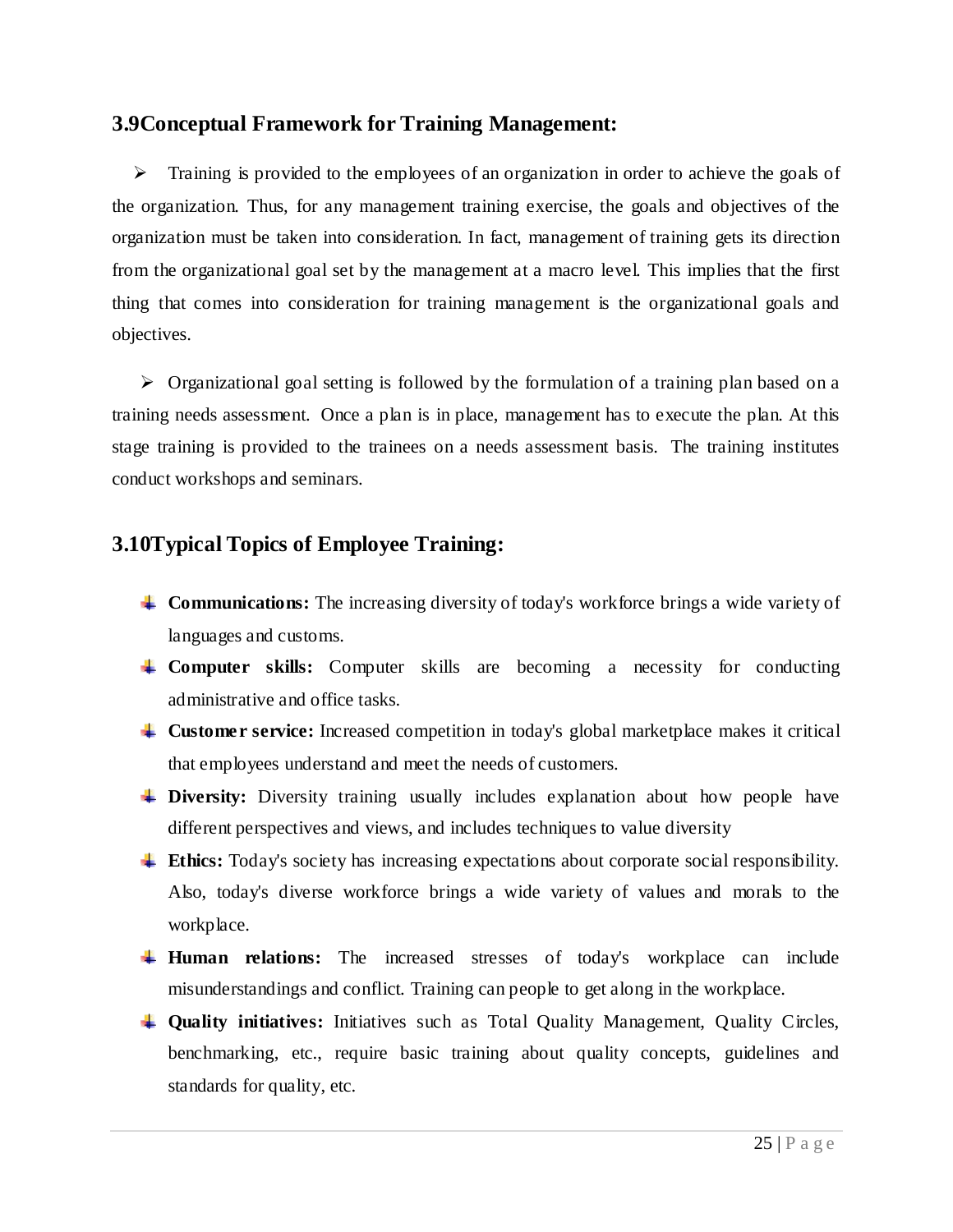- **Safety:** Safety training is critical where working with heavy equipment, hazardous chemicals, repetitive activities, etc., but can also be useful with practical advice for avoiding assaults, etc.
- **Sexual harassment:** Sexual harassment training usually includes careful description of the organization's policies about sexual harassment, especially about what are inappropriate behaviors.

## **3.11 The training process is made up of three phases:**

- **Phase 1: Pre-training**. This may also be called the preparation phase. The process starts with an understanding of the situation requiring more effective behavior. An organization's concerns before training lie mainly in four areas: Clarifying the precise objectives of training and the use the organization expects to make of the participants after training; selection of suitable participants; building favorable expectations and motivation in the participants prior to the training; and planning for any changes that improved task performance will require in addition to training.
- **Phase 2: Training.** During the course of the training, participants focus their attention on the new impressions that seem useful, stimulating and engaging. There is no guarantee that the participants will in fact learn what they have chosen. But the main purpose remains: participants explore in a training situation what interests them, and a training institution's basic task is to provide the necessary opportunities. Having explored, participants try out some new behavior. If they find the new behavior useful, they try it again, check it for effectiveness and satisfaction, try it repeatedly and improve it. Finally, they incorporate this new facet into their habitual behavior in the training situation. If they do not find it useful, they discard it, try some variant, or discontinue learning in this direction. The intricate process of selection and testing is continuous and more or less conscious. It is important that work organizations meanwhile prepare the conditions for improved performance by their participants upon their return.
- **Phase 3: Post-training.** This may be called the "follow up" phase. When the participants return back to work from the training, a process of adjustment begins for everyone involved. The newly learned skills undergo modification to fit the work situation. Participants may find their organizations offering encouragement to use the training and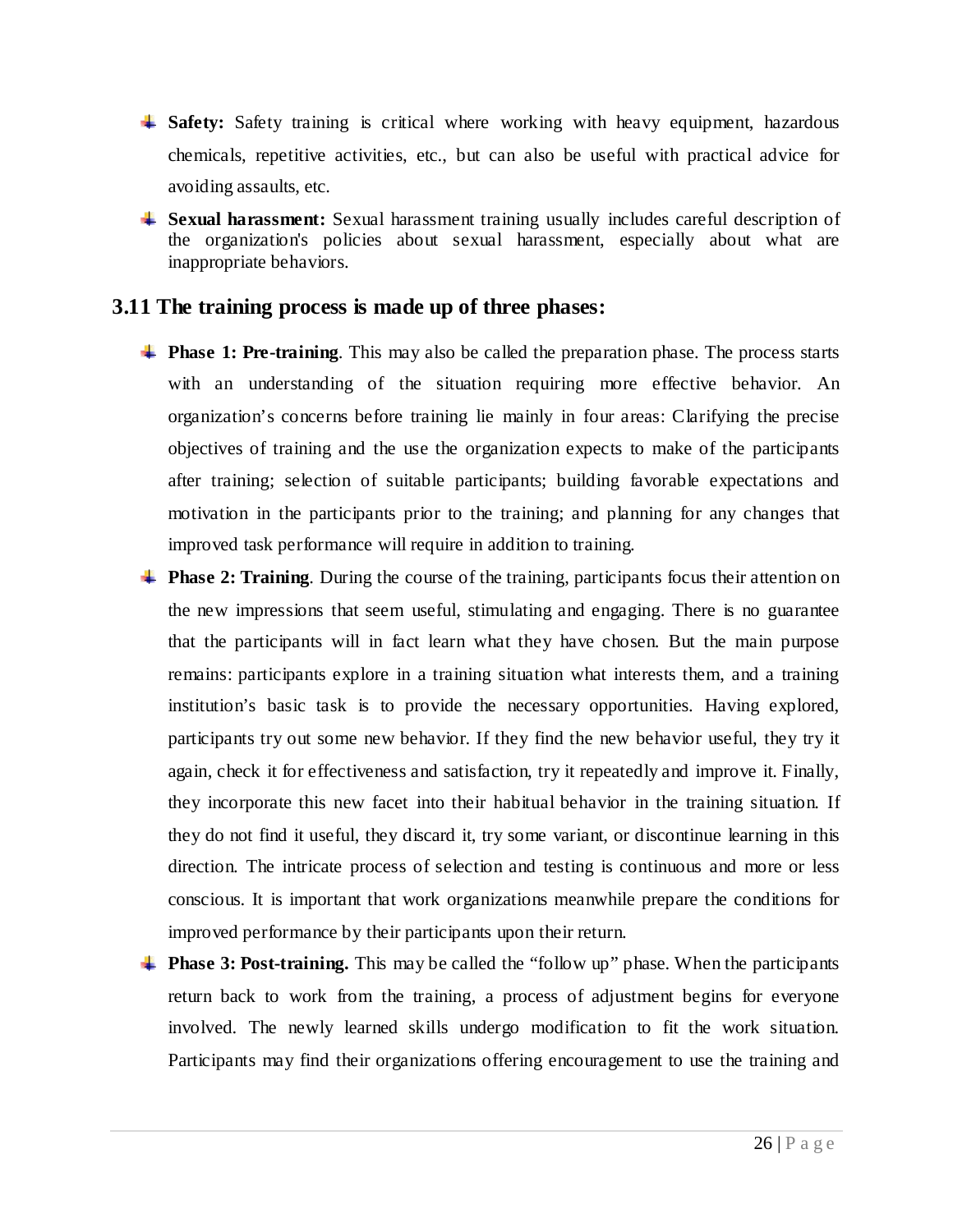also support for continuing contact with the training institution. On the other hand, they may step into a quagmire of negativity.

More effective behavior of people on the job in the organization is the primary objective of the training process as a whole. In the simplest training process, improvement is a dependent variable, and participants and organizations independent variables. Every organization needs well-adjusted, trained and experienced people to perform its activities. As jobs in today's dynamic organizations have become more complex, the importance of employee education has increased. Employee training is a learning experience; it seeks a relatively permanent change in employees that improves their job performance. Training involves changing skills, knowledge, attitudes, or behavior. This may means changing what employee know, how they work, or their attitudes toward their jobs, coworkers, managers, and the organization.

## **3.12Different employee training & development methods:**

#### **A. On-the-Job Training Methods**

#### **1. Job instructions:**

It is received directly on the job, and so it is often called "on-the-job" training (OJT).It is used primarily to teach an employee how to do their current jobs.A trainer, supervisor, or coworker serves as the instructor.

OJT includes several steps:

- 1. The trainee receives an overview of the job, its purpose, and its desired outcomes, with an emphasis on the relevance of the training.
- 2. Trainer demonstrates the job to give the employee a model to copy.
- 3. Employee is allowed to mimic the trainer's example.
- 4. Demonstrations by trainer and practice by the trainee are repeated until the job is mastered.
- 5. Employee performs the job without supervision.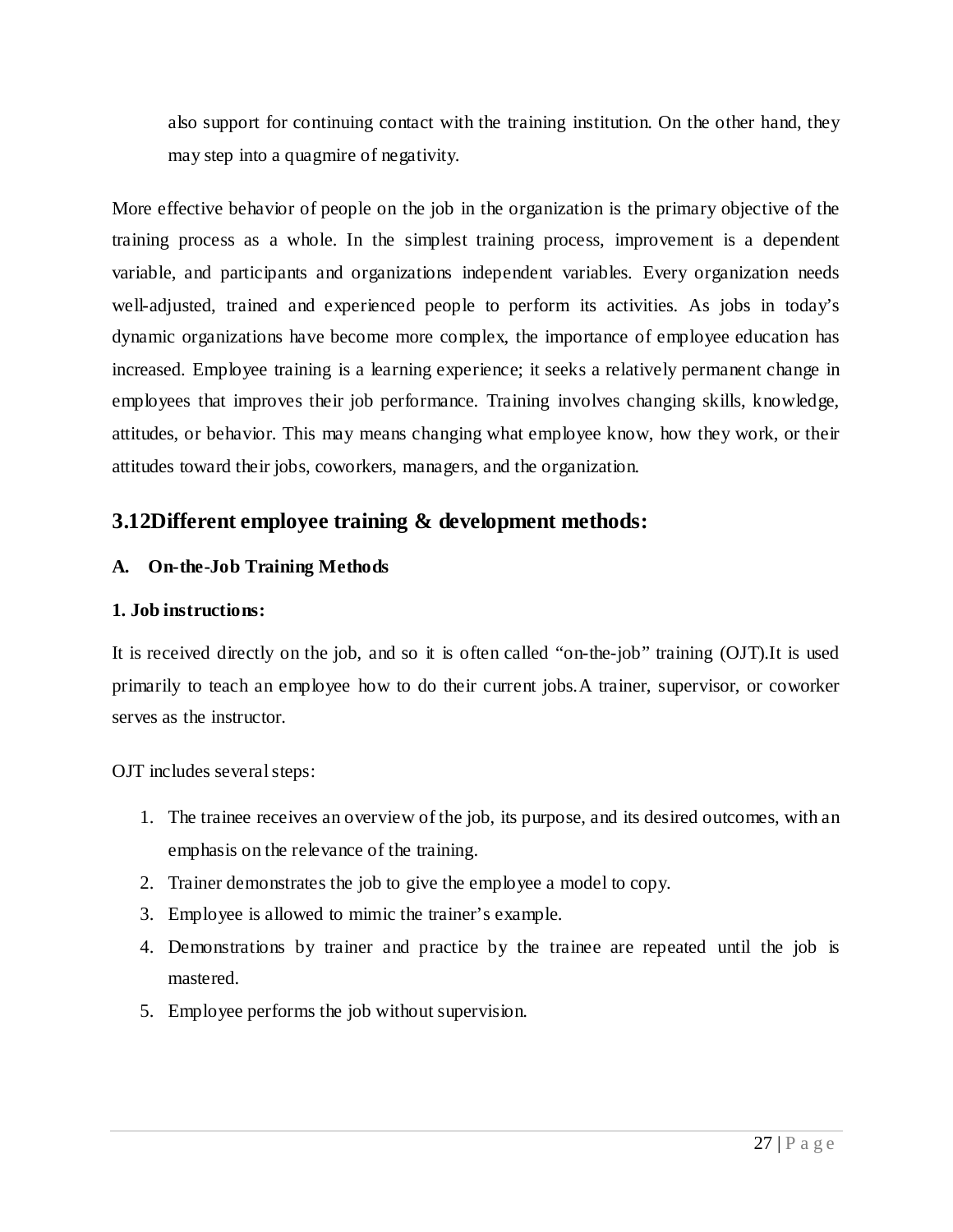#### **2. Job rotation:**

Job rotation involves moving employees to various positions in the organization to expand their skills, knowledge and abilities.It can be either horizontal or vertical.

- 1. Vertical job rotation is promoting a worker into a new position.
- 2. Horizontal job rotation is short-term lateral transfer.

#### **Benefits:**

- $\ddot{\phantom{1}}$  It is excellent method for broadening an individual's exposure to company operations and for turning a specialist into a generalist.
- $\blacksquare$  Increase the individual's experience
- $\downarrow$  Allows an employee to absorb new information
- $\overline{\phantom{a}}$  Stimulate the development of new ideas.
- $\ddot{\phantom{1}}$  Provide opportunities for a more comprehensive and reliable evaluation of the employee by supervisors.

#### **3. Assistant-To Position:**

Assistant-to positions allow employees with potential to work under and be coached by successful managers.Working as staff assistants, perform many duties under watchful eye of a supportive coach.

#### **Benefits:**

- $\ddot{\phantom{1}}$  Employee experience a wide variety of management activities
- $\triangleq$  Groomed for the duties of next higher level position

#### **4. Committee assignments:**

Committee assignments provide opportunities to an employee for:

- 1. Decision-making
- 2. Learning by watching others
- 3. Becoming more familiar with organizational members and problems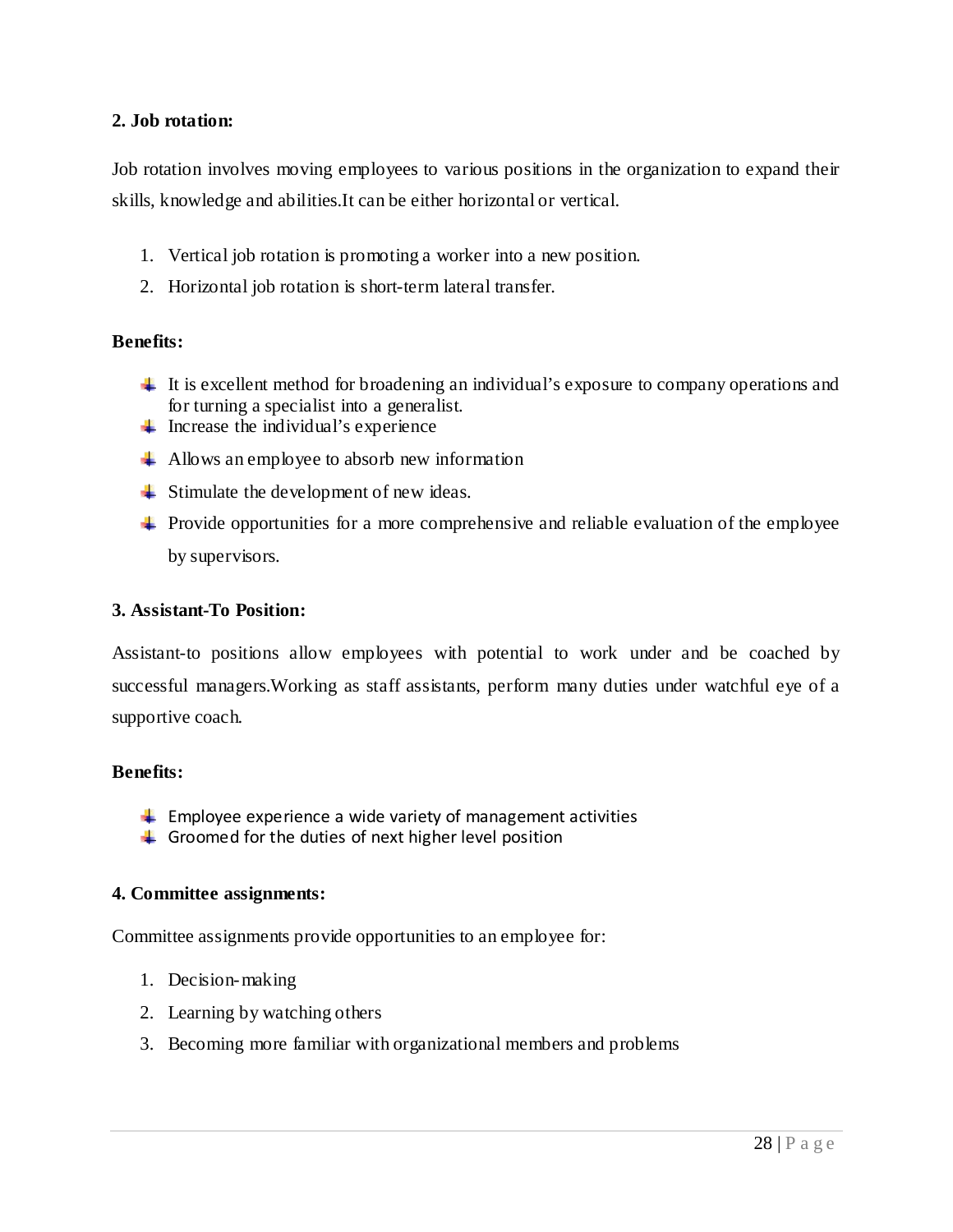#### **Temporary committee:**

Act as a taskforce to delve into a particular problem, ascertain alternative solutions, and recommend a solution.Temporary assignments can be interesting and rewarding to the employee's growth.

#### **Permanent committee:**

- $\ddot{\phantom{1}}$  Increases the employee's exposure to other members of the organization
- $\overline{\phantom{a}}$  Broadens his/her understanding
- $\overline{\phantom{a}}$  Provide an opportunity to grow and
- $\overline{\phantom{a}}$  Make recommendations under the scrutiny of other committee members

#### **5. Apprenticeships and Coaching:**

- Apprenticeships involve learning from a more experiences employee or employees.
- $\ddot{\phantom{1}}$  It may be supplemented with off-the-job classroom training.
- $\overline{\phantom{a}}$  Assistantships and internships are similar to apprenticeships because they use high levels of participation by the trainee and have high transferability to the job.
- $\perp$  Coach attempts to provide a model for the trainee to copy.
- $\pm$  It is less formal than an apprenticeship program because there are few formal classroom sessions.
- $\perp$  Coaching is handled by the supervisor or manager not by HR department.
- $\blacktriangle$  Manager or another professional plays the role of mentor; give both skills and career advice.

#### **B. Off-the-Job Training Methods**

#### **1. Lecture Courses & Seminars:**

- $\pm$  Traditional forms of instructions revolve around formal lecture courses and seminars.
- $\ddot{\phantom{1}}$  Helps the individuals acquire knowledge and develop their conceptual and analytical abilities.
- **Many organizations offer these in-house, through outside vendors, or both.**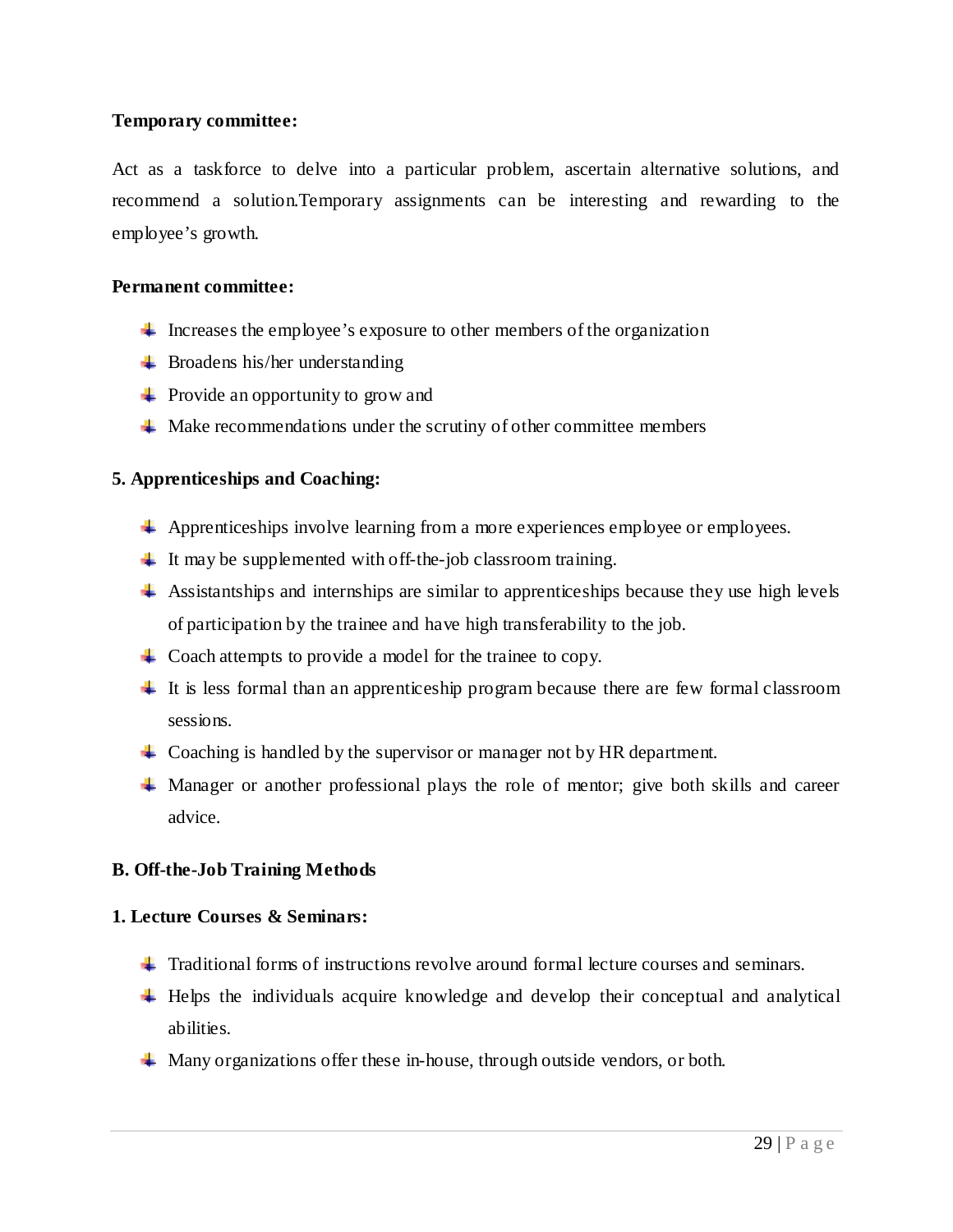- Lecture courses and seminars benefit from today's technology and are often offered in a distance-learning format.
- Feedback and participation can be improved when discussion is permitted along with lecture process.

#### **Benefits:**

 $\overline{\phantom{a}}$  Relative economic method

#### **2. Vestibules:**

Learning tasks on the same equipment that one actually will use on the job but in simulated work environment.Separate areas or vestibules are setup with equipment similar to that used on the job.This arrangement allows transference, repetition, and participation.

#### **Benefits:**

 $\blacksquare$  Not disrupting normal operations

#### **3. Role Playing and Behavior modeling:**

Role-playing is a device that forces trainees to assume different identities.For example, a male worker may assume the role of a female supervisor and a female supervisor may assume the role of a male worker. Then both may be given a typical work situation and told to respond, as they would expect the other to do.It is used to diversity training, to change attitudes and also helps to develop the interpersonal skills

Behavior can be learned, modified and altered through this method where individual is either "matching" or "copying" or "imitating", through the observation of some other individual. It is an "observational learning" technique.Learning takes place not through experience but through observing the others' behavior.The re-creation of the behavior may be videotaped so that trainer and the trainee can review and critique it.Trainer and trainee observe the positive and negative consequences; the employee receives vicarious reinforcement that encourages the correct behavior.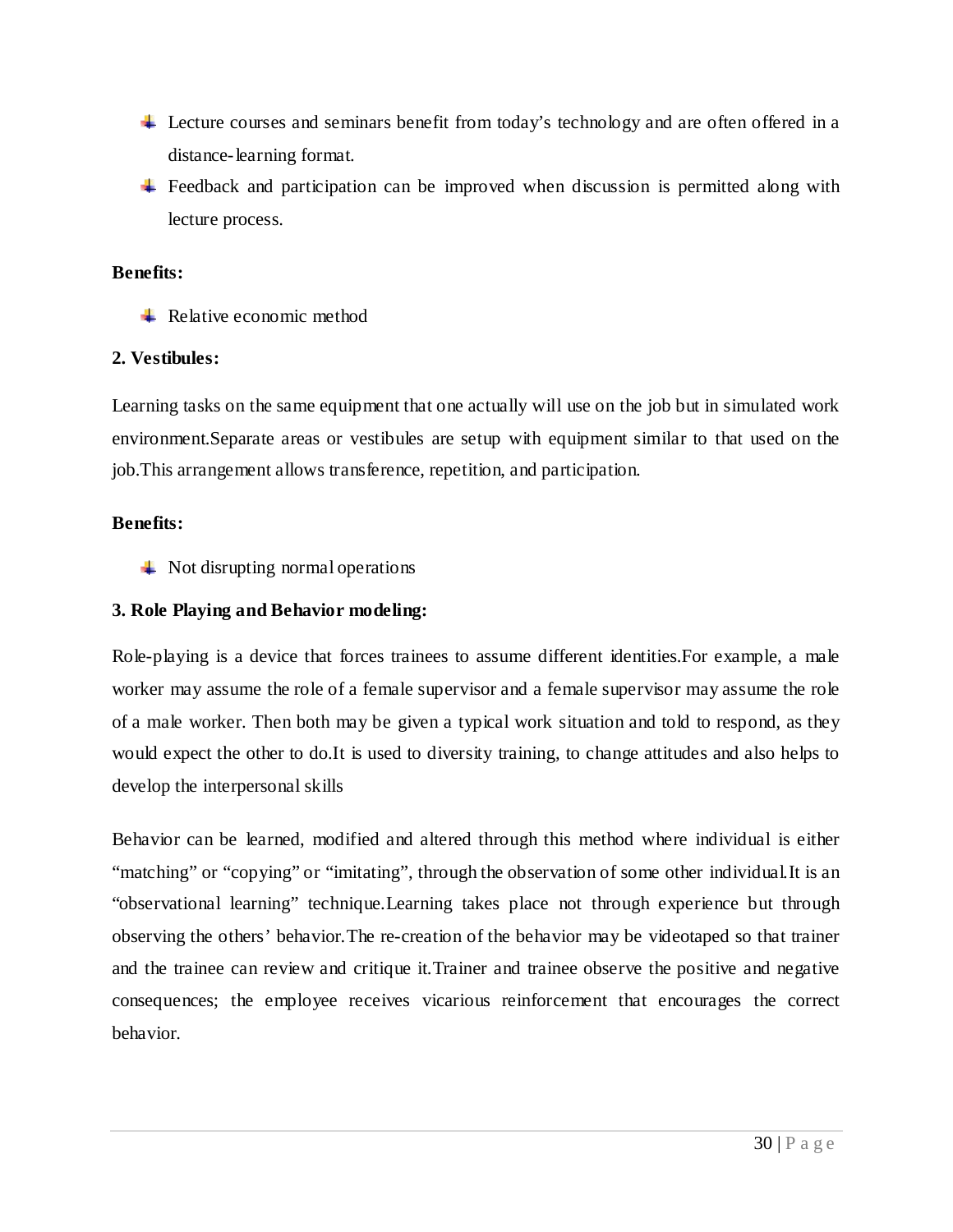#### **4. Simulation:**

Simulation refers to any artificial environment that attempts to closely mirror an actual condition.Learning a job by actually performing the work.May include case studies/case analysis, experimental exercises/decision games and role-plays and group interactions and are intended to improve decision-making.It is similar to vestibules, except that the simulator more often provides instantaneous feedback on performance.

#### **Benefits:**

Opportunities to attempt to create an environment similar to real situations manager face, without high costs for poor outcomes.

#### **Disadvantage:**

- $\ddot{\phantom{a}}$  Difficult to duplicate the pressures and realities of actual decision-making on the job,
- Individuals often act differently in real-life situations than do in simulated exercise.

#### **4.1. Case-study:**

Take actual experiences of organizations, these cases represent attempts to describe, as accurately as possible, real problems. Trainees study these cases to determine problems, analyze causes, develop alternative solutions, select what they believe to be the best solution, and implement it.cases are meaningful and similar to work-related situations, it means transference is there. Participation can also increased by discussing these cases.

#### **Benefits:**

- $\downarrow$  Provide stimulating discussions among participants
- $\perp$  Excellent opportunities for individuals to defend their analytical and judgmental abilities.
- Improving decision-making abilities within the constraints of limited information.

#### **4.2. Decision Games/ role-playing:**

Played on computer program,Player makes decision, and computer determines the outcome in the context of the conditions under which it was programmed.Provide opportunities for individuals to make decisions and to witness the implications of their decisions for other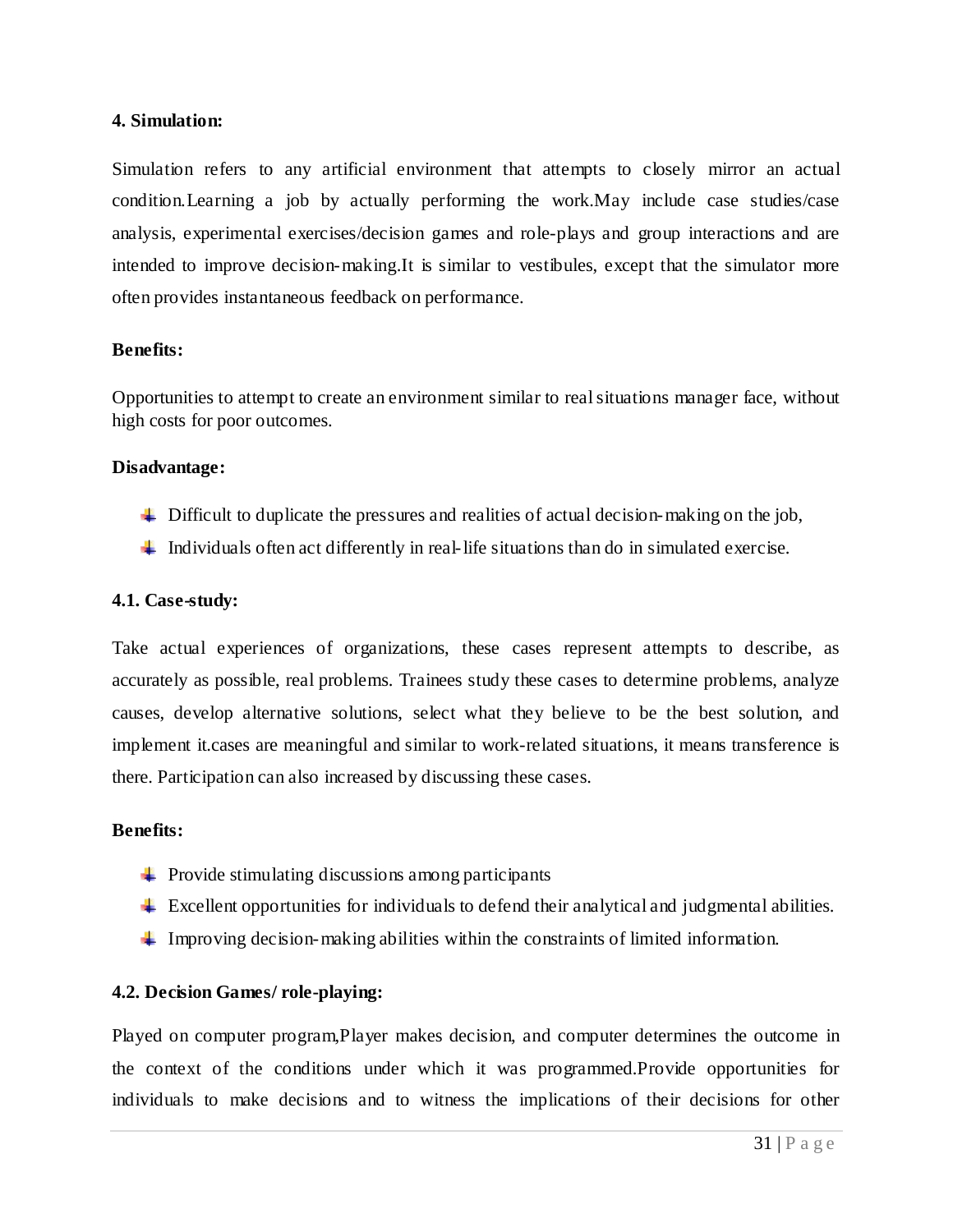segments of the organization.Role-playing allows participants to act out problems and to deal with real people.

#### **5. Self-study & Programmed Learning:**

Carefully planned instructional materials can be used to train and develop employees.It is computer programs or printed booklets that contain a series of questions and answers.After reading and answering a question, the reader gets immediate feedback. If right, the learner proceeds; if wrong, the reader is directed to review the accompanying materials.Programmed materials provide learner participation, repetition, relevance, and feedback.It ranges from manuals to prerecorded cassettes or videotapes.

#### **Benefits**

It is useful when employees are dispersed geographically or when requires little interaction.

#### **6. Outdoor Training:**

Outdoor training typically involves challenges, which teach trainees the importance of teamwork/working together.It typically involves some major emotional and physical challenge.Purpose is to see how employees react to the difficulties that nature presents to them. Do they "freak"? Or are they controlled and successful in achieving their goal?

#### **Benefits**

It reinforced the importance of working closely with one another, building trusting relationships, and succeeding as a member of a group.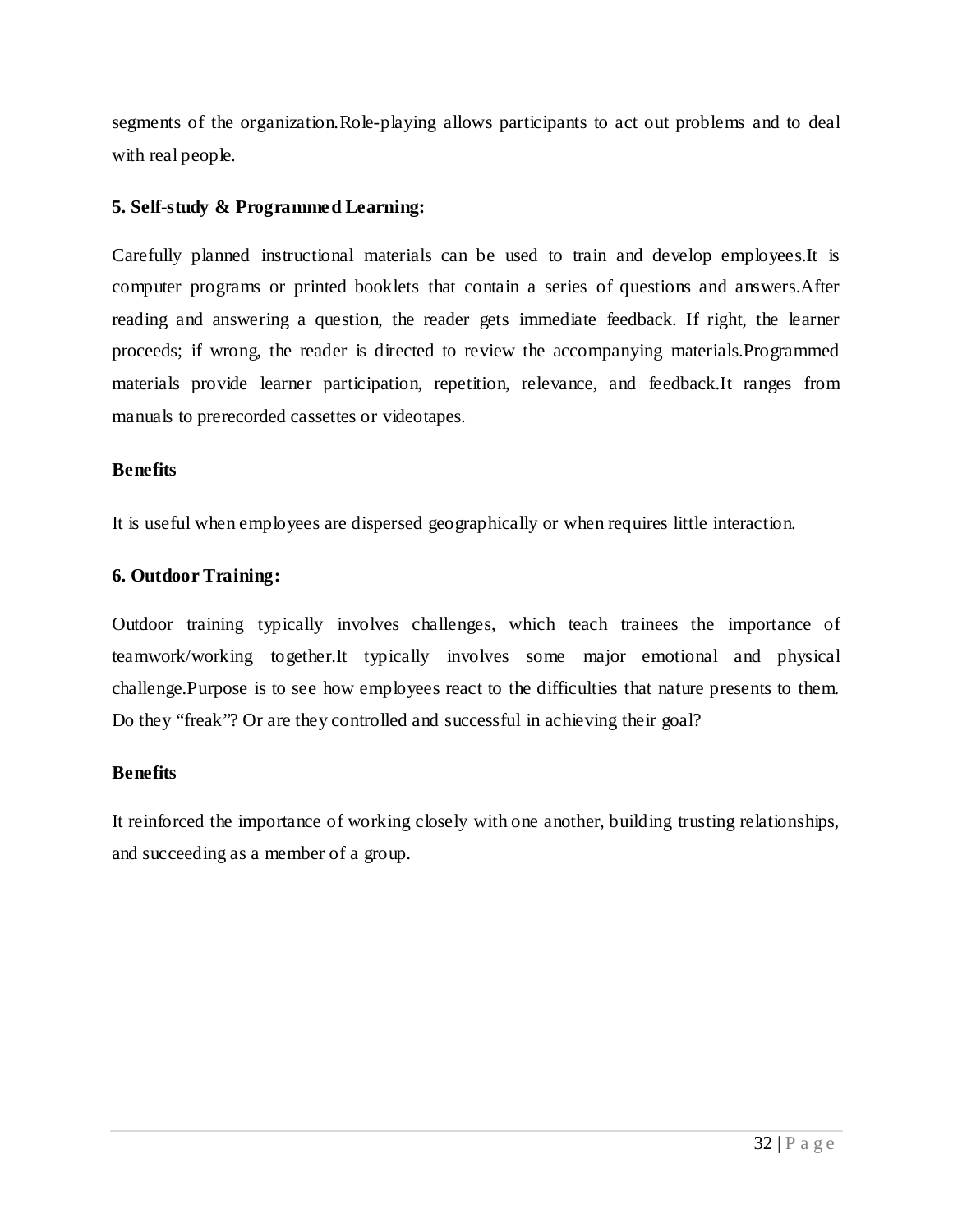# **Chapter 4**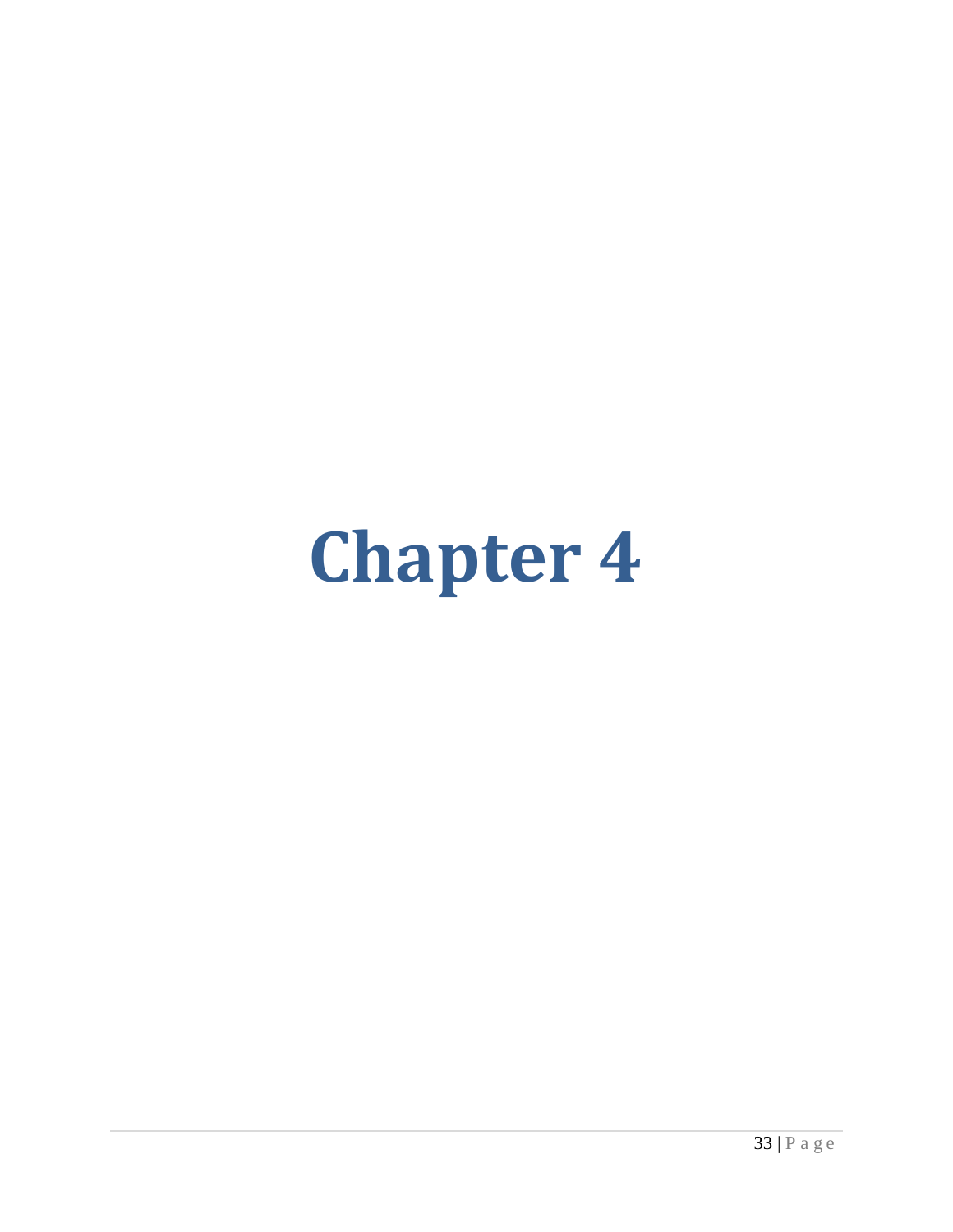# **4. 1 Analysis of data**

I have collected data both from primary and secondary sources. After collecting I have analyze the data. I have used Ms Excel for analyze the data.





In this graph show that, percentage of respondent male & female employees in MBL verify the training and development program. As there are 14 employees in International Airport Road (IAR) branch and 7 are male and 7 are female. So the respondent rate is combination of 50% male and 50% female.



**Figure : 4.1.2 Employment level**

In thisgraph shows that, employment level of MBL. Maximum respondent designations are senior officer 43% and minimum respondent designations are manager 14%, principal officer 15 % and also assistant officer are 28%.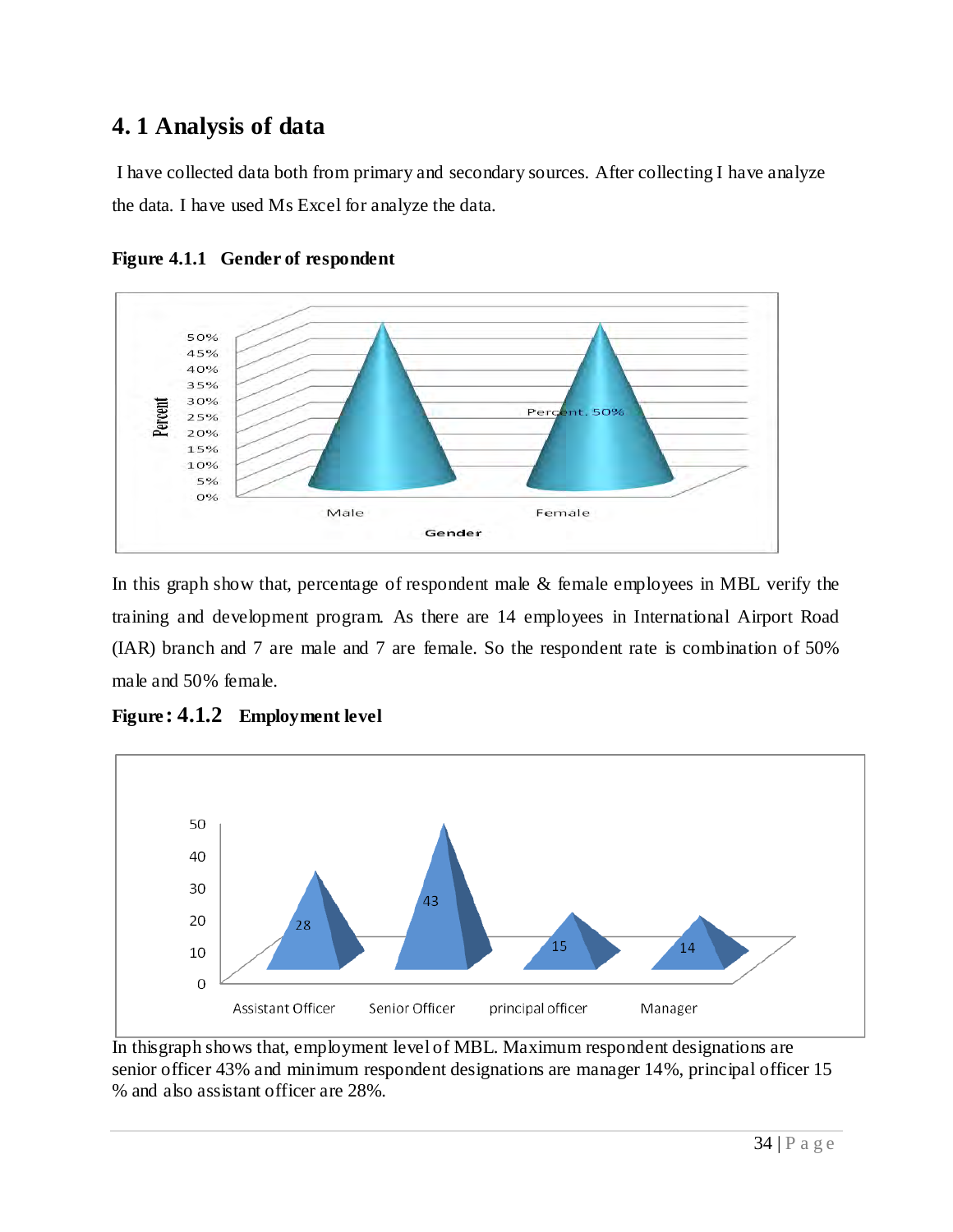



The Bar chart shows that, most of the respondent ages are 30-35. Whose are hold different position in an organization. The maximum percentage of respondent age's level are 47% and minimum percentage of respondent age's level are 7%.



**Figure: 4.1.4Training is an essential for increase knowledge**

The Bar diagram shows that, percentage rate of survey question training is an essential for increase knowledge. Maximum level of employees refers to 93% yes, and minimum level of employee's response to no 7%. On the basis of this chart MBL is serve need to training for all level of employees to gather knowledge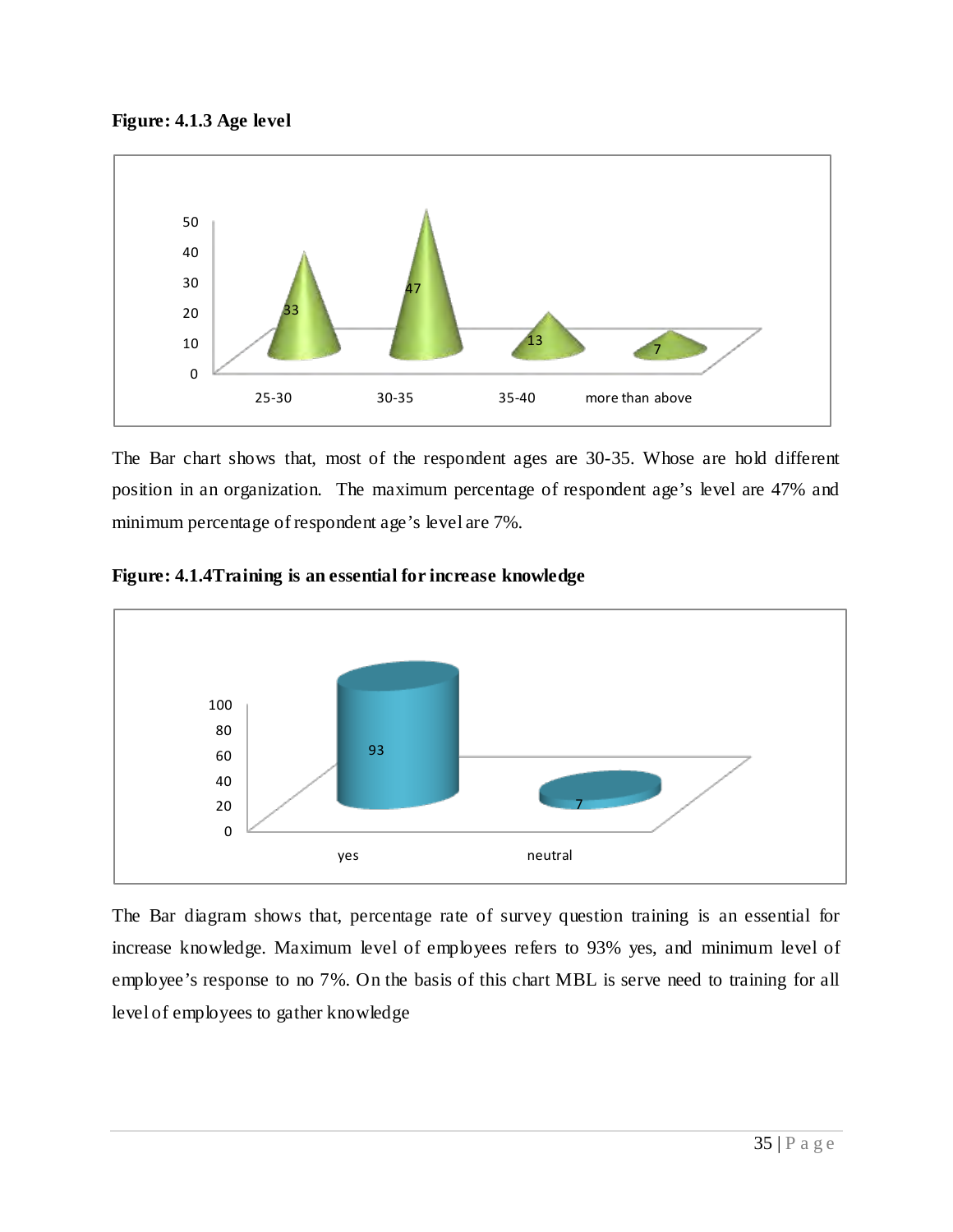

**Figure: 4.1.5 Types of training think are more effective** 

In this Bar Chart represents that group training are more effective than other training techniques. The maximum rates of respondent are 63% in off the job training, 27% on the job training, and minimum rates in 10% which is workshop. By the off the job training employees can developed their level best. On the basis of data and bar chart employees are more interested to off the job training.





In this diagram shows that types of training techniques followed by MBL. The maximum rate is 50% workshop training, 37% off the job training and minimum rate is 13% on the job training. On the basis of data MBL more offered workshop training for employee's performance and organization development. In this process employees call fortraining specific period of time and after training send to the branches by the job rotation.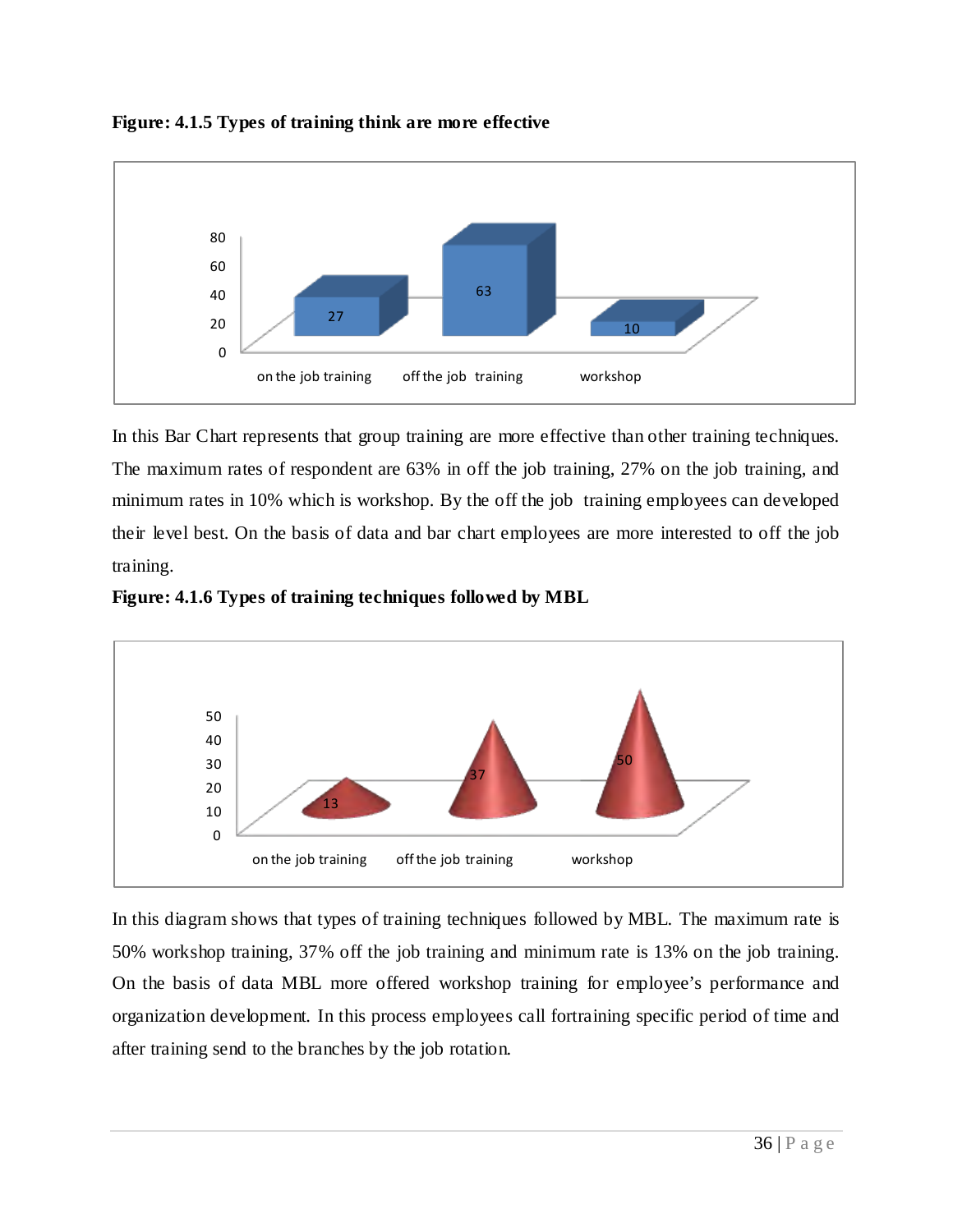

From the diagram most of the employees are response yes for training helps in achieving accuracy and perfection in an organization. The percentage rate is 93%.That means by thetraining programs MBL achieving accuracy and perfection work from employees in contrast management development by that process.



**Figure: 4.1.8 Types of information needed to improve effectiveness at work by training** 

In this graph present, types of information needed to improve effectiveness at work by training. Most of the employee response in overall job maximum percentage rate is 53% and minimum rate is 6%. It refers to MBL need to training all level of employees about the overall jobs for gain effective work and organization development.

#### **Figure:4.1.7 Training helps in achieving accuracy and perfection in an organization**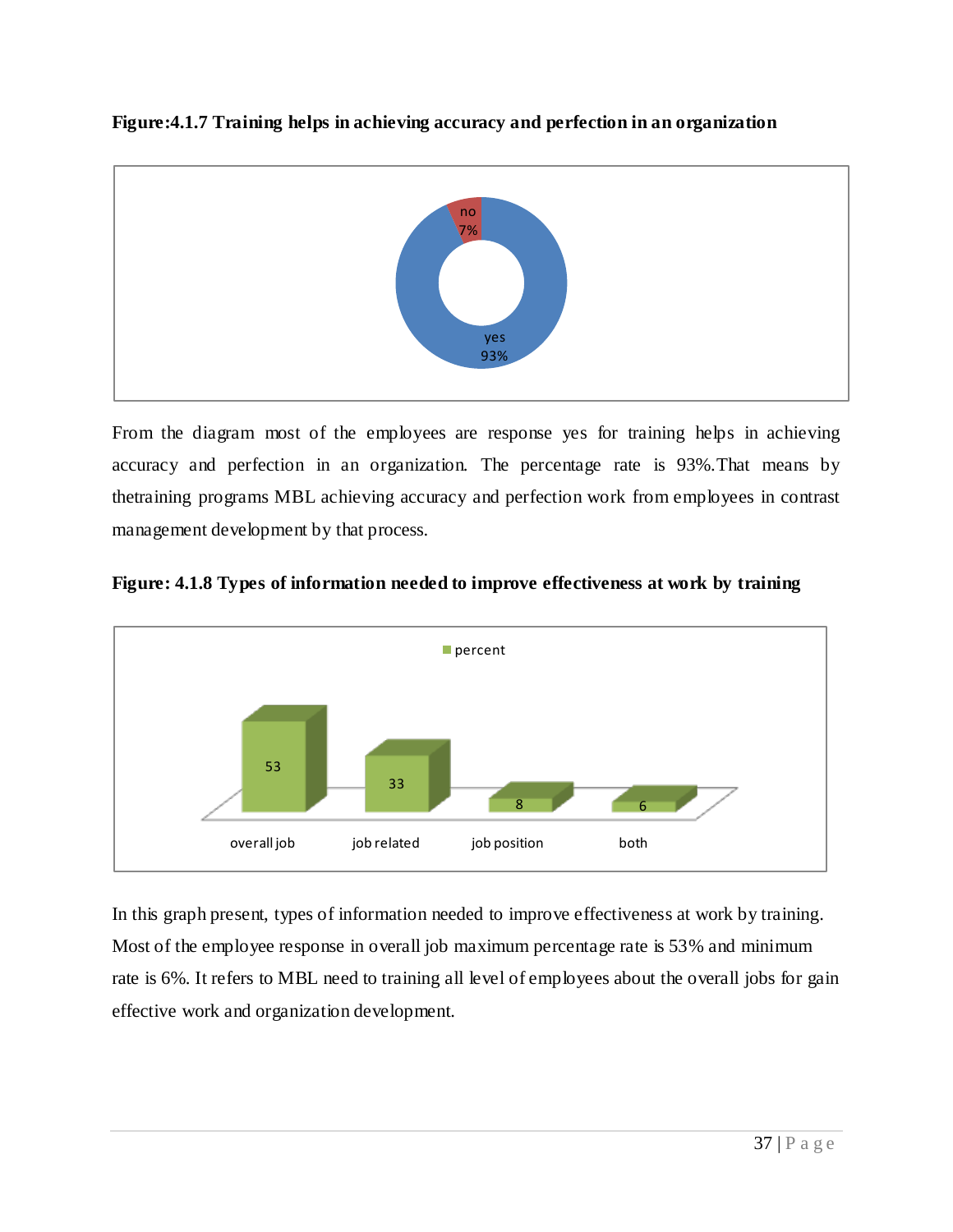



There is no doubt MBL evaluate the training program by get feedback from the performance of the employees. MBL asses the training program following by-

- Evaluate successes or failures by written test and presentation
- Result evaluate by Hourbar technique. Nobody Fail This Method.

**Figure: 4.1.10 Training has developed your stress management skills**



In this graph present, training has developed employees stress management skills. Maximum number of respondent response that developed a lot 55% and minimum number 10% remain neutral.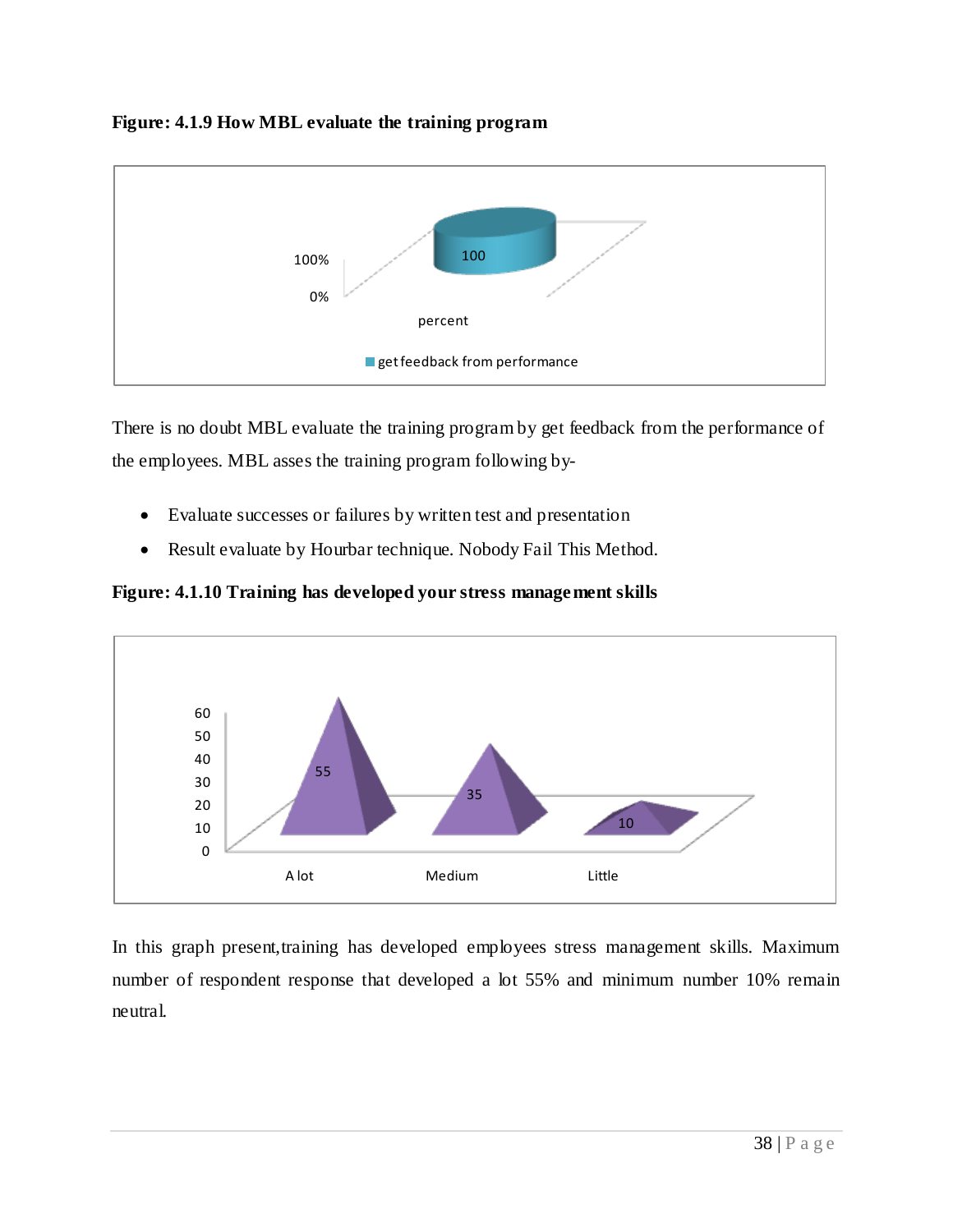



The above graph present that, training has enhanced employee's creative thinking skills.80% employees thinks that training has increased their creative thinking skills and 15% said no because they think that training method should be more effective to bring out their ideas and 5% of employees said nothing.





The above figure shows the percentage that, Traininghas increased employee enthusiasm and motivation. Maximum employees 70% said yes training has increased their motivation towards work and 20% said no they think that along with training they should get some handsome compensation package to be motivated bonus and 10% become neutral.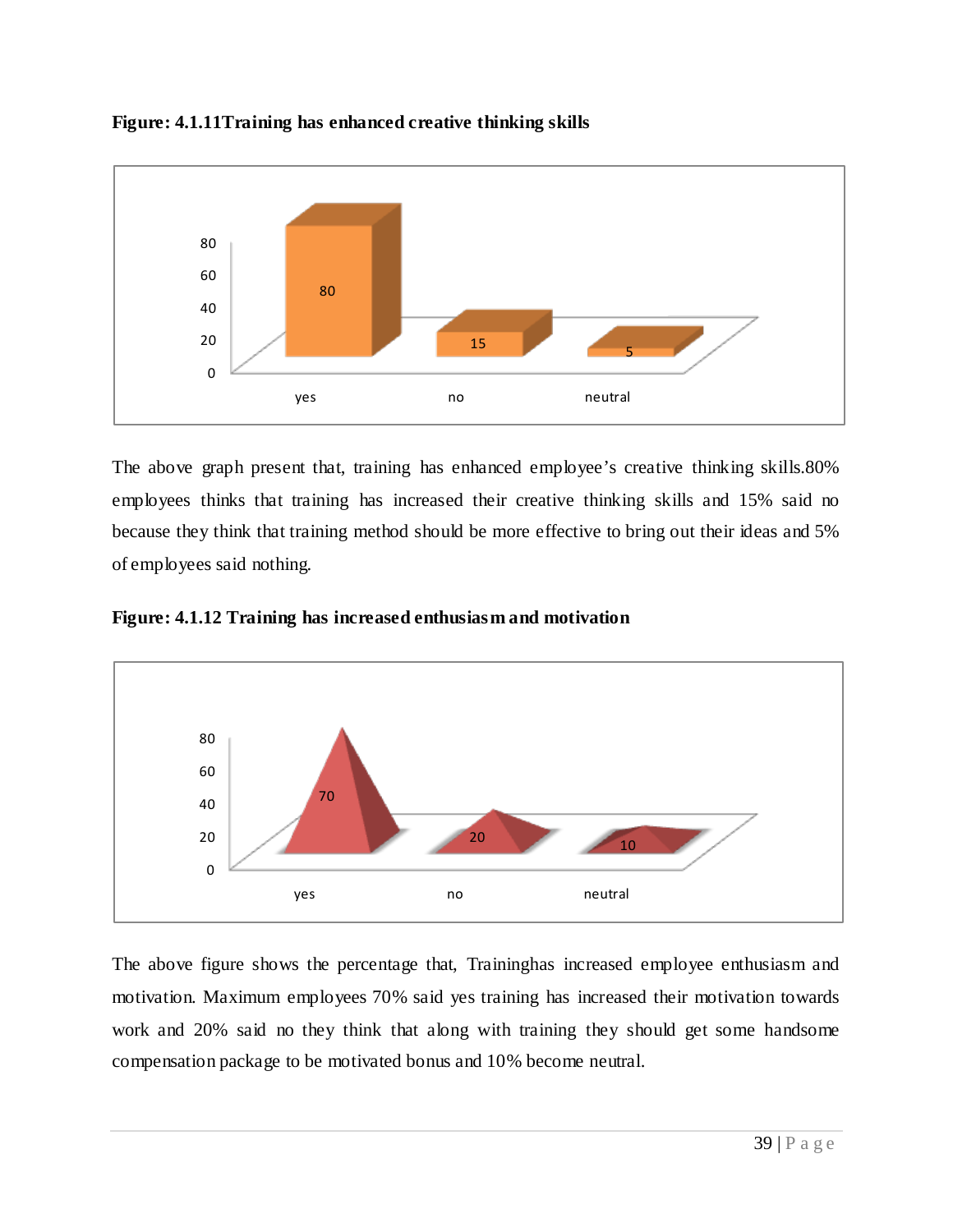

**Figure: 4.1.13Training enhanced the has level of banking industry familiarity**

The above graph present that training has enhanced the level of employees banking industry familiarity. 80% of employees said yes and 15% said no because they think that training should be more informative and 5% said nothing about this.





This graph shows that, training has helped employees to gain the skill of being detail oriented in work. 60% said that it has helped a lot and 30% said medium helped and 10% said it has helped little.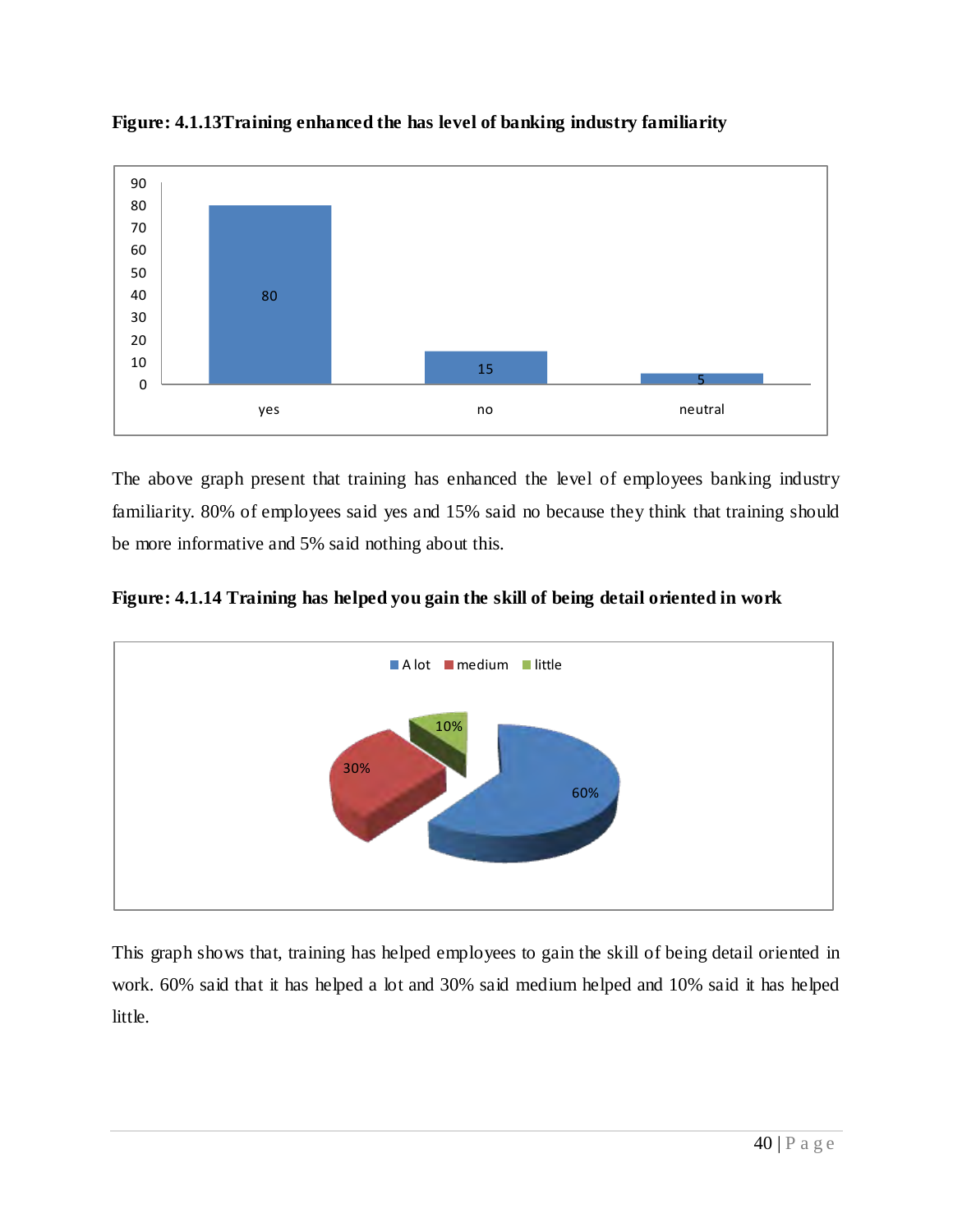

## **Figure: 4.1.15 Training has helped enhance your communication skills**

The above graph present, Training has helped enhance employee's communication skills. Maximum employees 70% said training has increased their communication skills a lot and 20% said that it helped moderate organization should provide separate program only for communication and 10% said it has helped a little.

## **Figure: 4.1.16 The program helped to enhance your appreciation and understanding of**



**yourjob as a whole** 

The above graph present, he program helped to enhance employees' appreciation and understanding of your job as a whole. Maximum employee 80% said yes it has helped and 10% said no and 10% are neutral about training program.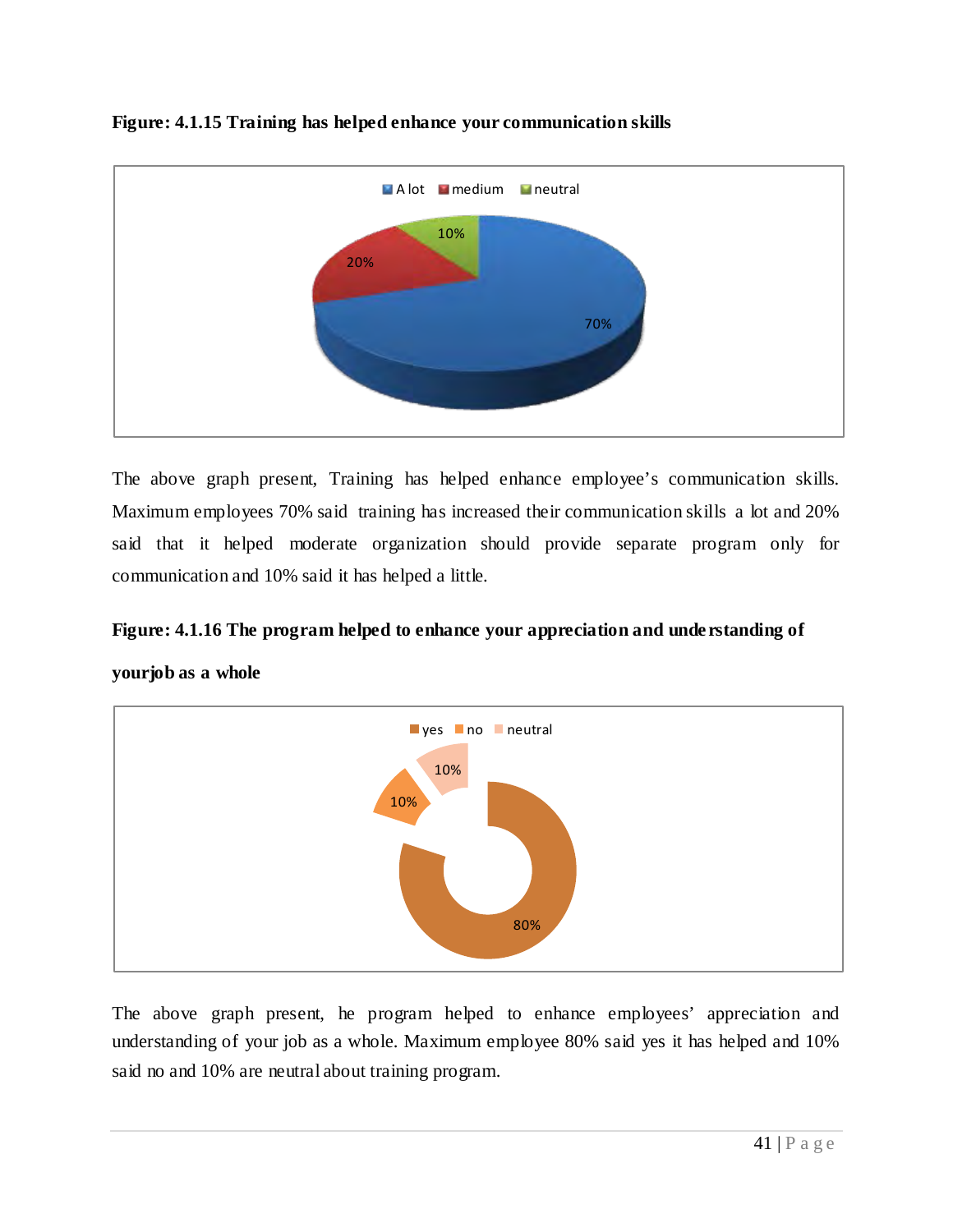## **4.2 Findings and Recommendation**

- $\pm$  50% employees said that MBL provides "workshop training" whereas 63% employees choose off the job training and 27% employees choose on the job training. So before arranging any training program MBL should seek opinion from their employees what types of tainting actually do they want.
- 4 93% employees think that training helps in achieving accuracy and perfection in an organization. So MBL should provide training continuously on need basis.

#### **Accuracy & perfection training comes from-**

- $\checkmark$  Use a variety of familiar examples.
- $\checkmark$  Organize the information so that can present it logically, and in meaningful units.
- $\checkmark$  Use terms and concepts that are already familiar to trainees.
- $\checkmark$  Use as many visual aids as possible.
- $\pm$  53% employees said that overall job related information needed to improve effectiveness at work by training. So MBL need to training all level of employees about the overall jobs for gain effective work and organization development
- $\ddot{\textbf{u}}$  We have found 100% employees said that MBL evaluate the training program by getting feedback from the performance of the employees. It is good because feedback is necessary to know whether the training had improved the employees or not.
- $\overline{\phantom{a}}$  Majority (55%) employees thinkthat,training has developed their stress management skills. So for the remaining percent of employees MBL should provide training on how to manage mental stress in all situations.
- We have also found that 80% of employees said training has enhanced their creative thinking skills. MBL should provide job related training, which will be helpful for the employees to be creative and faster while doing work.
- Maximum employees (70%) said yes training has increased their enthusiasm and motivation towards work. Others think that after training bank should provide some compensation facility for the trainees.
- <sup>1</sup> 80% of employees said that training has enhanced the level of employees banking industry familiarity. So for the remaining employees MBL should provide more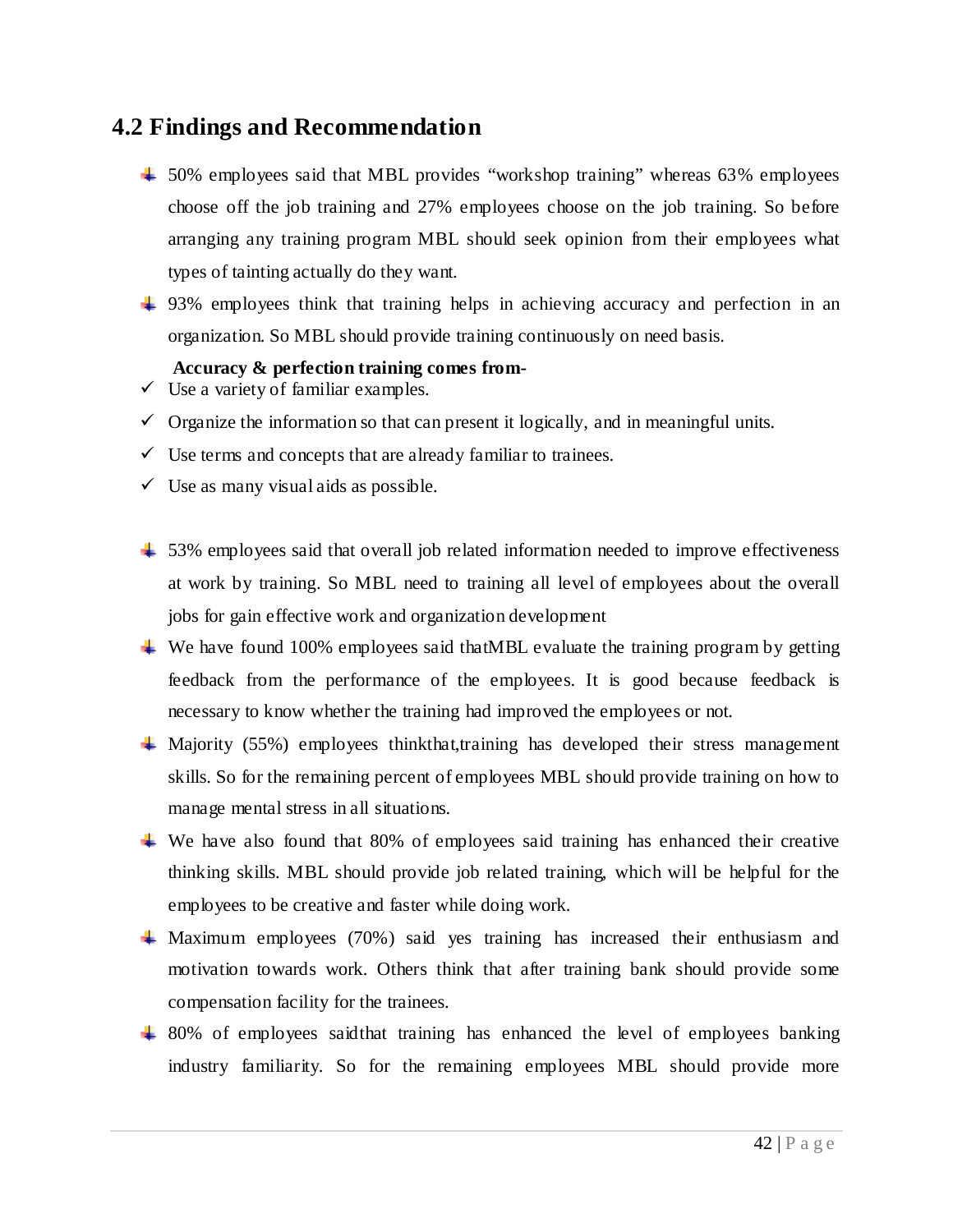information while giving training besides they can organize evaluation program to examine employee's level of knowledge about banking industry.

- $\pm$  60% said thattraining has helped employees to gain the skill of being detail oriented in work.MBL should analyze need based on job related training for assesses to improve effectiveness at work different levels of employees. MBL should follow training activities based on demand for the current employees.
- Maximum employees 70% said training has increased their communication skills a lot. To increase employees communication skills more MBL can arrange multimedia presentation where employees body language, pronunciation English language capacity will be analyzed and train employees on how to talk with different types of clients.
- **WHE** Should more emphasize on technology base training activities for new employees. They should offer on the job training techniques for existing employees in specific branch.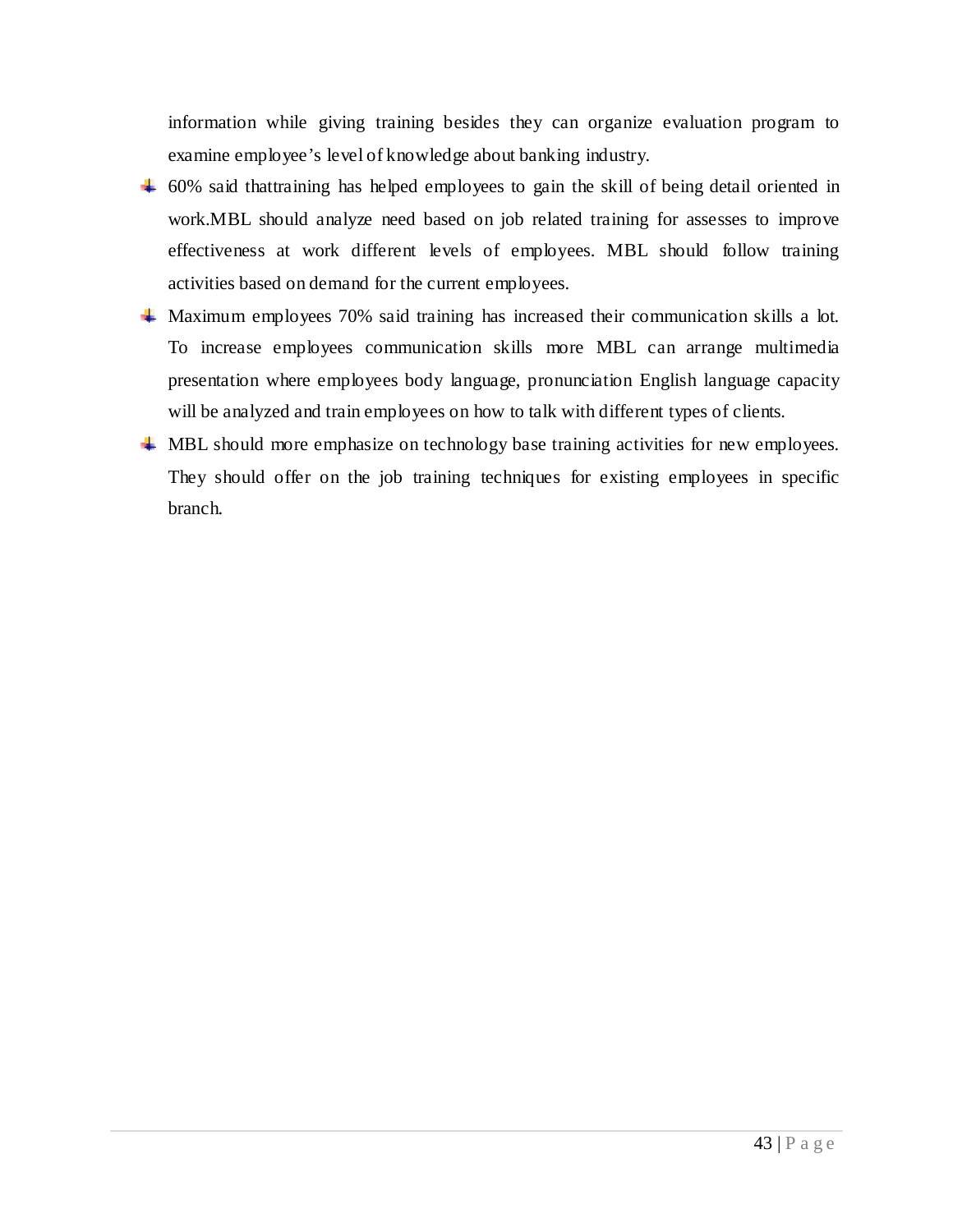## **4.3 Conclusion**

Mercantile Bank Limited has been trying to operate its business successfully since 1994. The bank has already developed good image and goodwill among its clients by offering excellent services. As a newly established Branch, MBL International Airport Branch is serving at its locality with maximum satisfaction of the customer. Training should be evaluated several times during the process. Determine these milestones when you develop the training. Employees should be evaluated by comparing their newly acquired skills with the skills defined by the goals of the training program. Any discrepancies should be noted and adjustments made to the training program to enable it to meet specified goals. Many training programs fall short of their expectations simply because the administrator failed to evaluate its progress until it was too late. Timely evaluation will prevent the training from straying from its goals. As one of the fastest growing and first generation banks of Bangladesh, Mercantile Bank Limited is playing a vital role as financial intermediaries linking economic policies of the government with rest of the economy. The bank is constantly serving people and the economy of the country by raising aggregate demand, production and thus creating wealth for the economy. To maintain the flexibility in doing growth oriented profitable and socially responsible business in the fiercely competitive banking industry of Bangladesh, Human Resources Division of Mercantile Bank Limited work closely with the management committee for strategic advancement. They are closely worked with Mercantile Bank Training Institute for increasing employees training and management development procedure.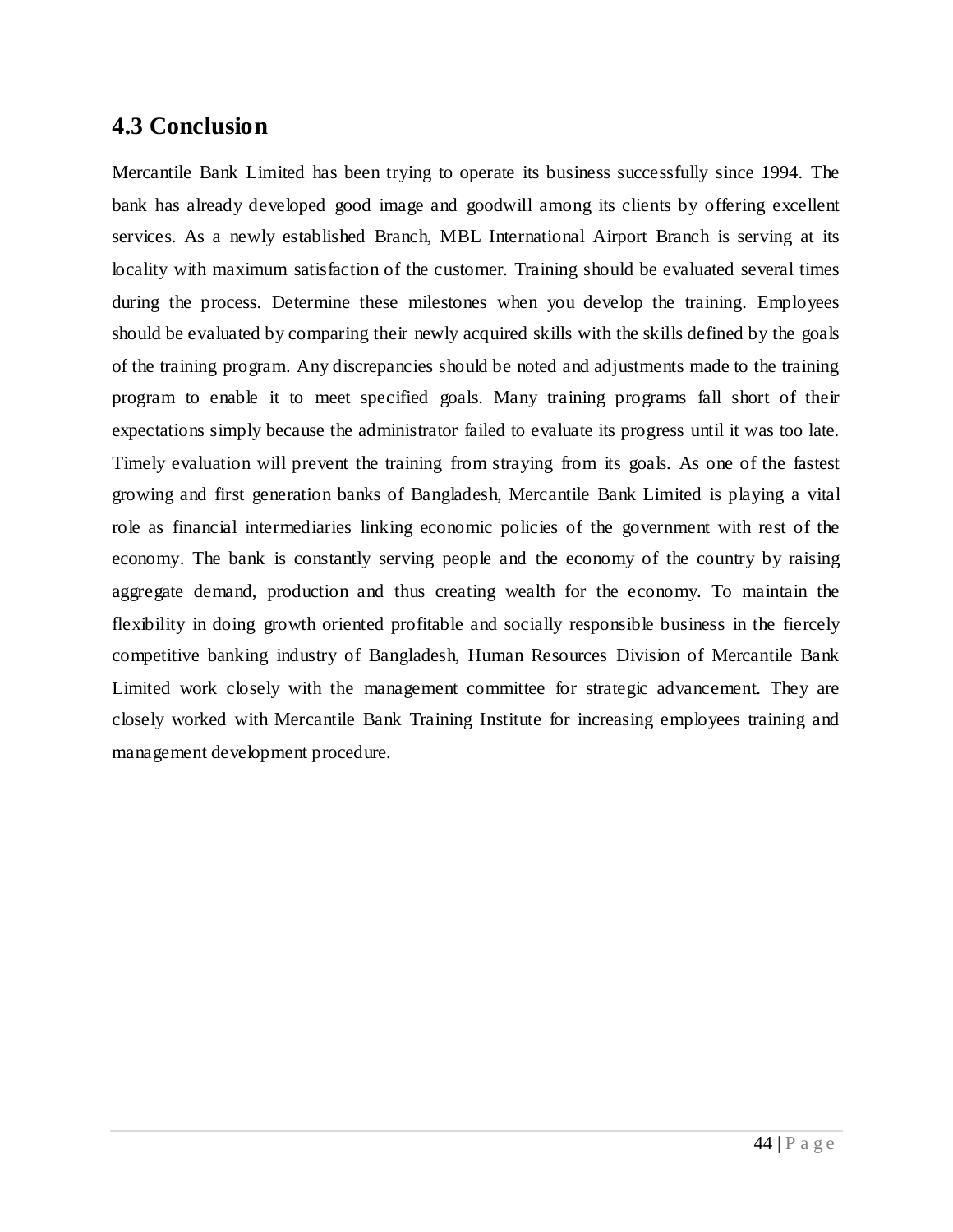# **References**

Mercantile Bank Limited (2016) Mercantile Bank Limited, Bangladesh.[Online]. Available from: https://en.wikipedia.org/wiki/Mercantile\_Bank\_Limited,\_Bangladesh. [Accessed 30/02/2016].

ABEY FRANCIS (n.d.) Different Employee Training & Development Method [WWW] MBA Knowledge HRM Functions, Research Literatures, available from:http://www.mbaknol.com/research-literature-reviews/literature-review-employee-trainingand-development/ [Accessed 29/02/16].

ABEY FRANCIS (n.d.) Different Employee Training & Development Method [WWW] MBA Knowledge, HRM Functions, Research Literatures, available from:http://www.mbaknol.com/human-resource-management/different-employee-trainingdevelopment-methods/ [Accessed 28/02/16].

ABEY FRANCIS (n.d.) Importance of Employee Training [WWW] MBA Knowledge, HRM Functions, Human Resource Concepts., available from:http://www.mbaknol.com/humanresource-management/employee-training/ [Accessed 26/02/16]

Learner, R. (1986).Concepts and Theories of Human Development (2nd ed.). New York: Random House).

Nadler, Leonard (1984). The Handbook of Human Resource Development (Glossary). New York: John Wiley & Sons.

Harrison Rosemary (2005). Learning and Development.CIPD Publishing. pp. 5

Mercantile Bank Bank Limited, (2014), http://216.172.166.167/annual\_report/MBL\_Annual\_Report\_2015.pdf, Mercantile Bank Limited, Dhaka.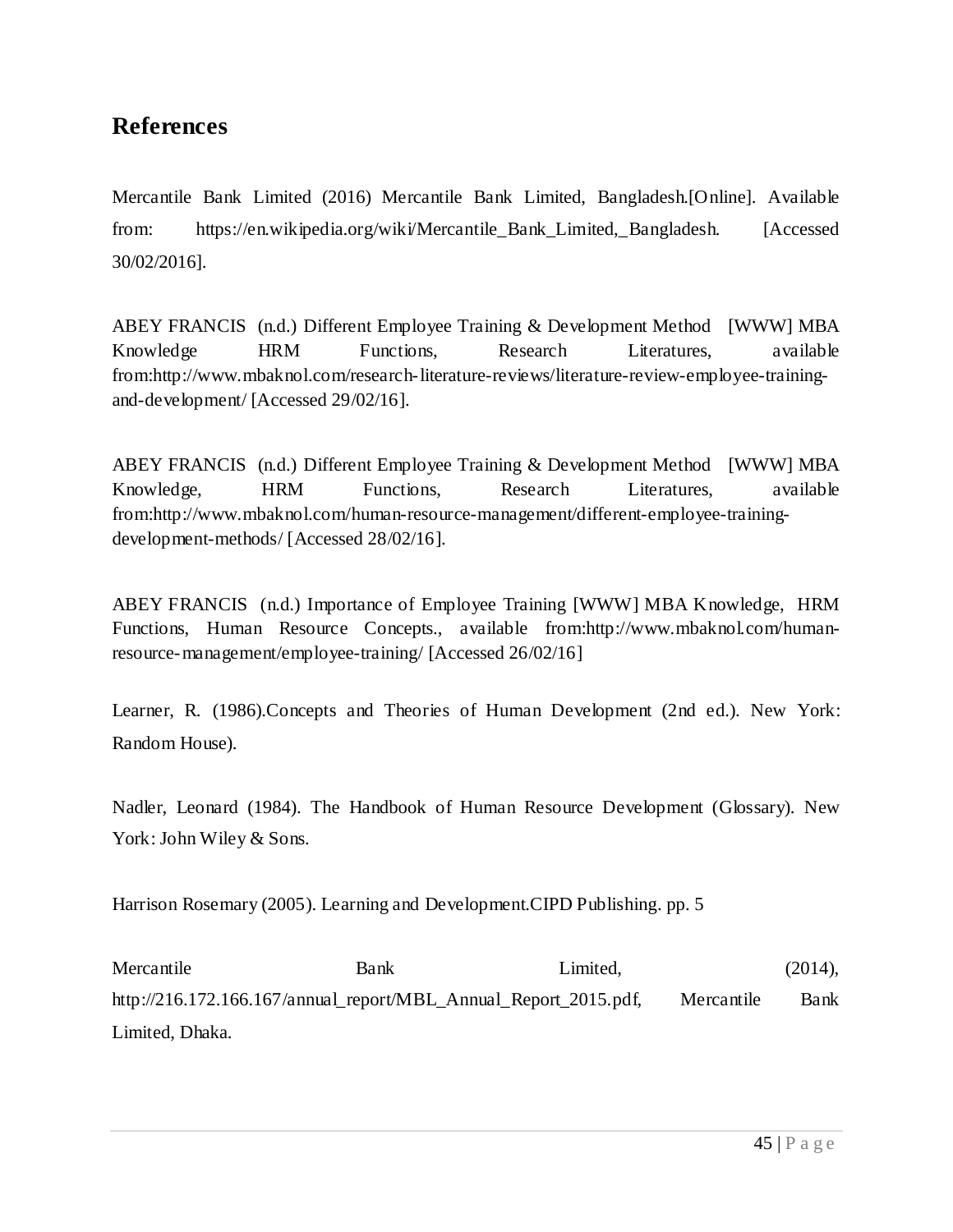#### Appendix

#### Questionnaire on

#### **Training and Development of Mercantile Bank Limited**

This is a questionnaire based on training and development of an organization. I here collect some primary data as required by the course curriculum of Human Resource Management. Your active participation is needed. I assure that your confidential information will keep secret.

- 1. Gender: 1. Male 2. Female
- 2. Age level:
	- $25-30$
	- 30- 35
	- $35-40$
	- $40-45$
	- More than above

3. Employment level:

1. Officer 2. Sr. Officer 3.Principal officer 4. Manager

4. Training is an essential for increase knowledge.

1. Yes 2. No 3. Neutral

- 5. Types of training you think are more effective
- 1. On the job training 2.off thejob training 4. Workshop
- 6. Types of training techniques follow MBL
- 1. On the job training 2.off the job training 3. 4. Workshop
- 7. Training helps in achieving accuracy and perfection in an organization? 1. Yes 2. No 3. Neutral
- 8. What types of information needed to improve effectiveness at work by the training?